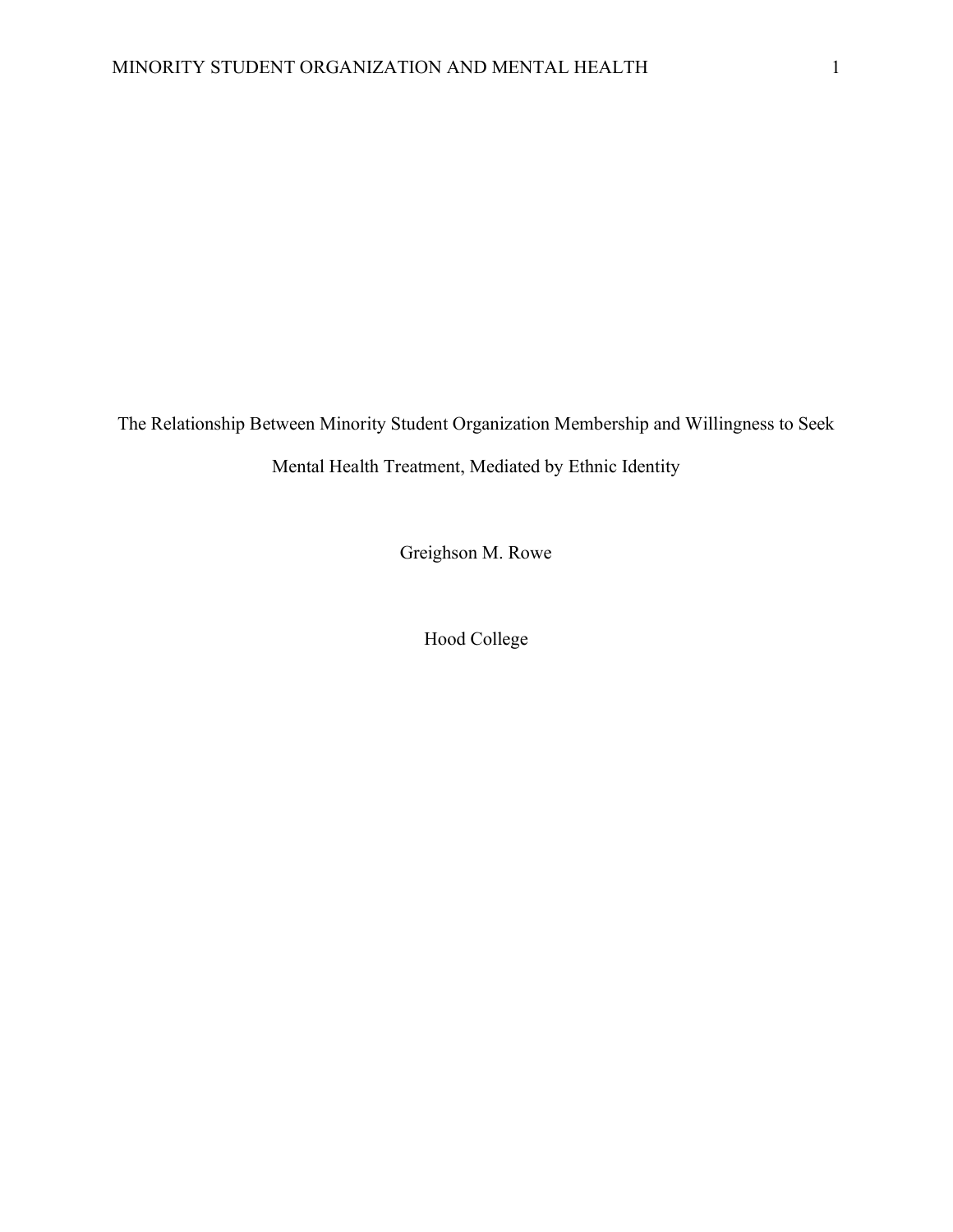#### **Abstract**

The following paper explored the relationship between ethnic minority student organization membership and involvement and willingness to seek professional mental health treatment, as mediated by ethnic identity. The hypotheses were that the greater the involvement in ethnic minority organizations, the greater the ethnic identity of the students, and that this mediator variable would be positively correlated with their attitudes toward seeking professional mental help. Independent sample t-tests comparing students involved and not involved in ethnic minority organizations found no statistically significant differences in help-seeking attitudes, but significant differences in ethnic identity. A linear regression with mediation analysis did not find significant correlations between degree of student involvement, ethnic identity, and help-seeking attitudes, but post-hoc LSD comparisons following a multivariate analysis of variance found significant race differences in help-seeking attitudes, with biracial/multiracial participants showing more willingness than Latinx/Hispanic participants to seek treatment. This study sheds light on the specific role student organizations may have on college initiatives to address mental health concerns on campus.

Keywords: ethnic minorities, student organizations, ethnic identity, help-seeking behavior, mental health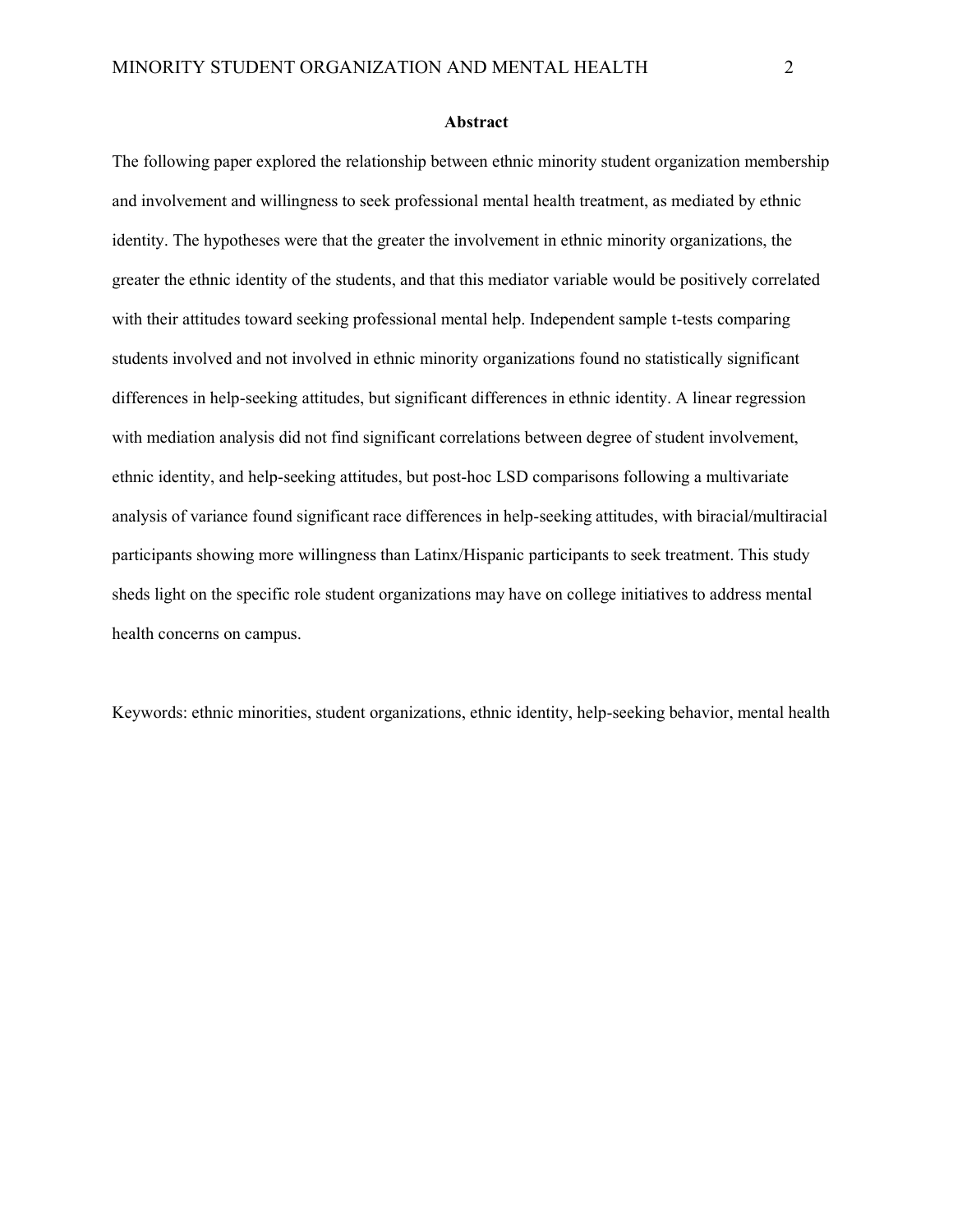The Relationship Between Minority Student Organization Membership and Willingness to Seek

Mental Health Treatment, Mediated by Ethnic Identity

Mental health in the United States has become a rising concern over that last few decades and is especially relevant among adolescent and young adult populations during this unique era of excessive access to information and the global pandemic. On college campuses specifically, destigmatizing mental health and encouraging professional treatment have been major goals for institutions across the country, as is supporting minority students during today's times. In 2019, 80% of college presidents believed that mental health has become a greater concern on their campuses in the last three years, with 72% of presidents increasing funding for mental health treatment and awareness (Turk et al., 2020). Mental health treatment rates on college campuses nationwide increased from 19% in 2007 to 34% in 2017 (Lipson et al., 2019). Despite these efforts, college students of color have consistently sought out mental health treatment less than White students (Chen et al., 2019; Hunt et al., 2015; Lipson et al., 2018). This reflects the general North American population wherein ethnic minorities (people with underrepresented cultural, national, or religious backgrounds), are more likely than White people to both delay seeking help and prematurely end mental health treatment (Evans & Sheu, 2019; Sue et al., 1994; Wells et al., 2001). Ethnic minorities have much less access to mental health services than White populations for a multitude of reasons, such as stigma related to mental health, cultural factors, systemic oppression, insurance coverage and language barriers, resulting in their increased reporting of mental health related symptoms to their primary care physician rather than a mental health specialist (Alegría et al., 2002; Snowden & Pingitore, 2002; Wang et al., 2005; Williams et al., 2007).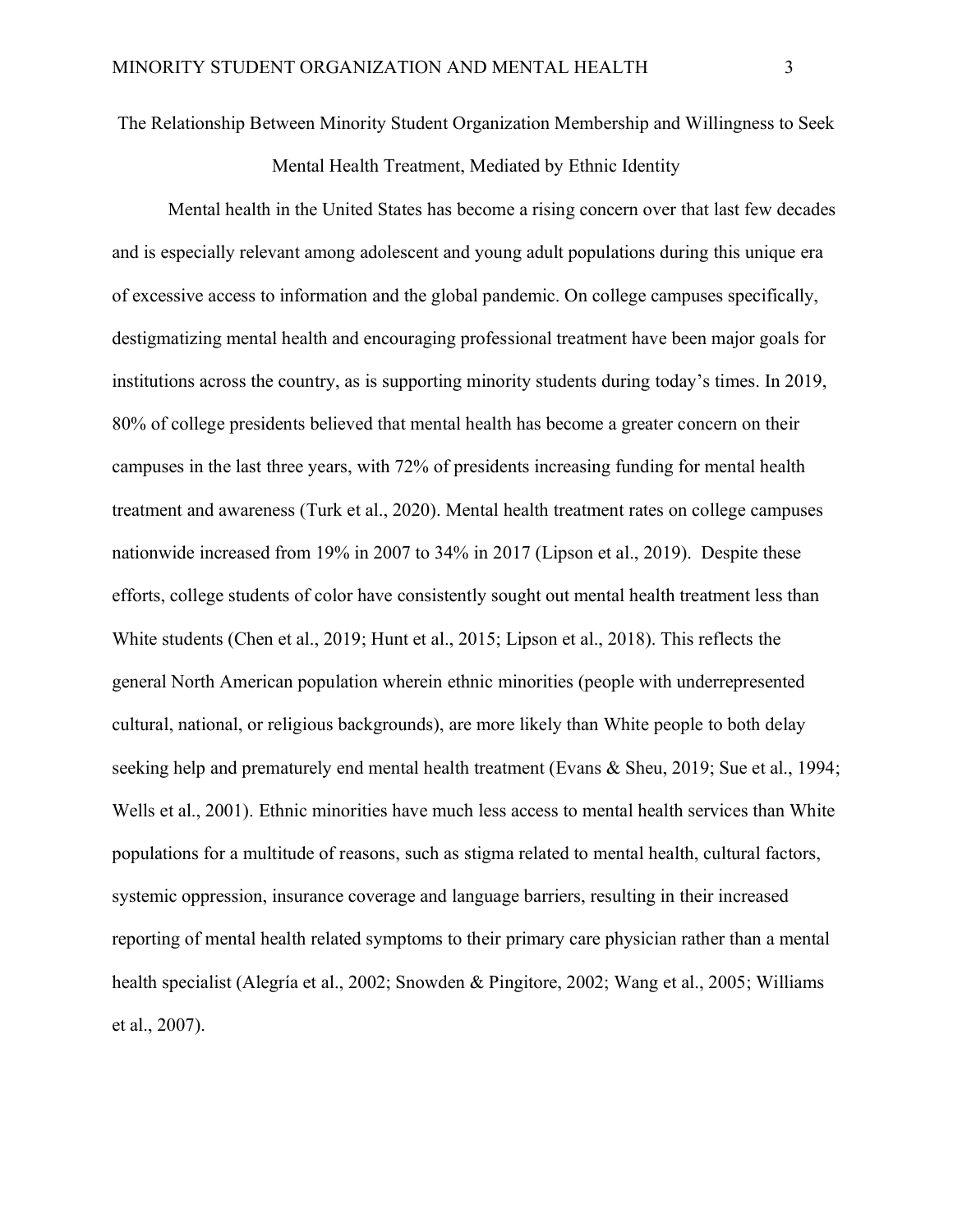Reasons for disparities in mental health treatment vary across ethnic groups. Some studies attribute lower rates of help-seeking behavior in Asian American students (compared to European American and African American students) to self-stigma and lower levels of benefits of self-disclosure (Saykeo & Lawrence, 2018). In Black populations, people are more likely to communicate their mental health issues to their family, friends, and church than to a mental health professional because of high rates of perceived stigma, social pressures to "be strong and have faith", discrimination, and perceived behavioral control (Evans & Sheu, 2019; Mesidor & Sly, 2014; Taylor & Kuo, 2019). In the Hispanic community, the greater the North American acculturation (the assimilation to the dominant culture), the greater the willingness to seek professional mental health treatment and to discuss their mental health (Bauldry & Szaflarski, 2017).

Help-seeking behavior also varies according to the severity of symptoms. In the National Comorbidity Survey, Black Americans were most likely to seek out professional help for a serious emotional problem (87%) followed by European Americans (84%), and Hispanic or Latinx participants (81%). However, when asked how comfortable they would feel talking about personal problems with a professional, ethnic minorities expressed greater discomfort (Shim et al., 2009). Studies have shown that gender is also a predictor variable, with women seeking professional mental health treatment more often than men across all ethnicities (Matheson et al., 2014; World Health Organization, 2002).

Research on acculturation indicates that acculturation, ethnic identity, and mental health are all closely related (Balidemaj & Small, 2019). Strong ethnic identity in African Americans in particular is negatively correlated with depression and anxiety, although there is less helpseeking behavior for diagnosed disorders (Williams et al., 2018). Increased ethnic identity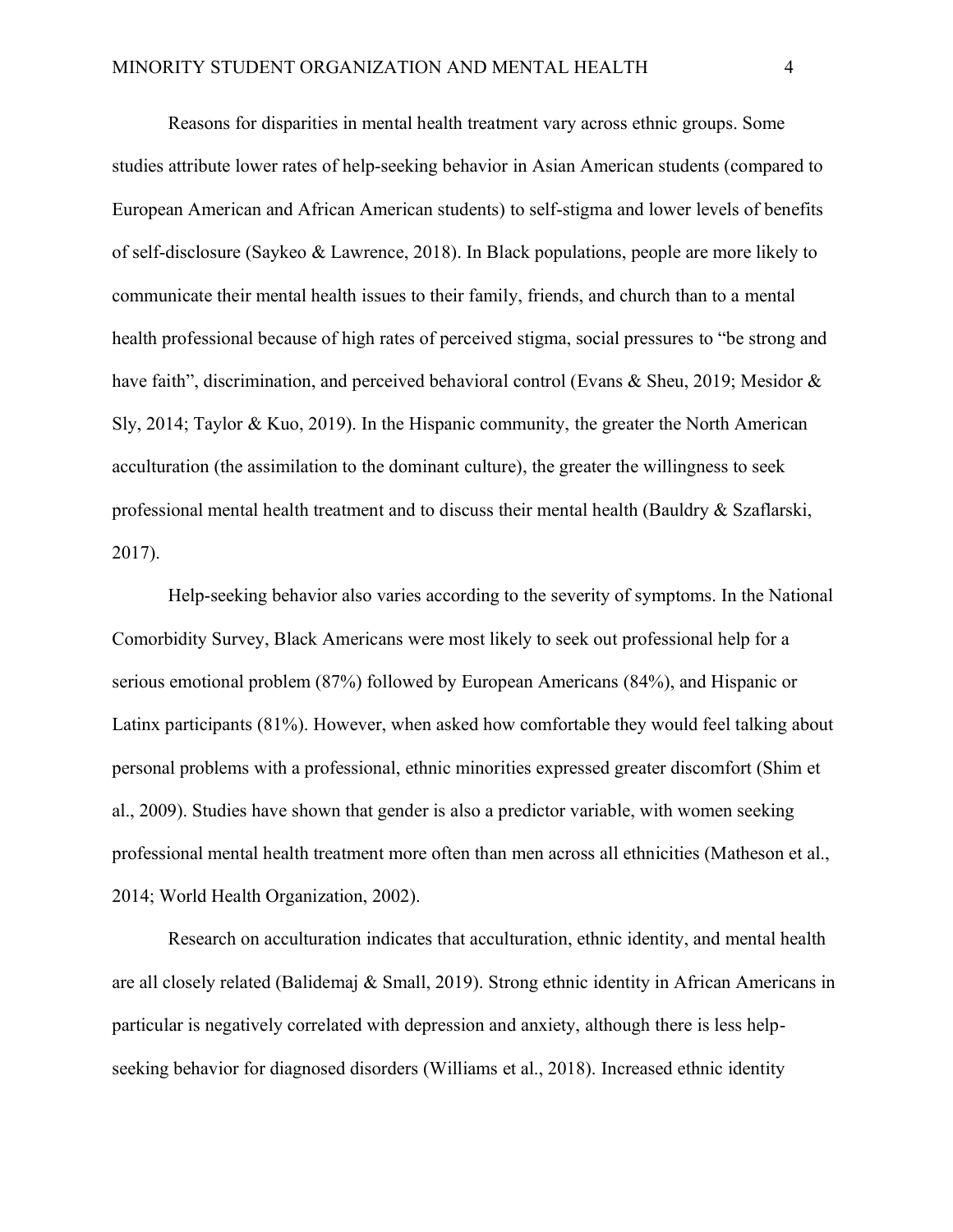among biracial and multiracial people correlated with higher self-esteem and fewer depressive symptoms (Brittian et al., 2013). Some studies suggest that a strong ethnic identity increases selfesteem and resilience (Khan & Khanlou, 2019), or that it is not correlated with mental health (Krow, 2020). Other studies suggest a positive correlation between acculturation and substance abuse in Asian Americans, African Americans, and Latinos (De La Rosa, 2002; Koneru et al., 2007).

One way for college students to explore and express their ethnic identity is by joining a campus-based cultural organization, such as The Black Student Union, La Comunidad, The Asian Student Union or Alpha Kappa Alpha. Student organizations as a whole, especially those that emphasize the importance of mental health, are positively correlated with a sense of belonging and mental health (Sontag-Padilla et al., 2018). The feeling of connectedness with one's community is positively correlated with social and psychological functioning and negatively correlated with anxiety, depression, past psychiatric treatment, and overall psychological well-being (Hagerty et al., 1996; Walton & Cohen, 2007). Perceived cultural engagement and inclusivity of ethnic minorities on college campuses is also positively correlated with a sense of belonging, for both students of color and White students (Museus et al., 2017; Museus et al., 2018). Ethnic identity among biracial/multiracial participants has been found to be significantly lower than monoracial ethnic minorities (Bracey et al., 2004). Research also suggests that biracial participants experience varying scenarios of racial priming, resulting in a fluctuating level of identification with their races (Gaither et al., 2013; Gillem et al., 2001).

Case (2011) found that predictors of campus involvement included past high school involvement, work study, involvement with faculty, and anticipated involvement in college. For women in particular, additional predictors included being White, living on campus the first year,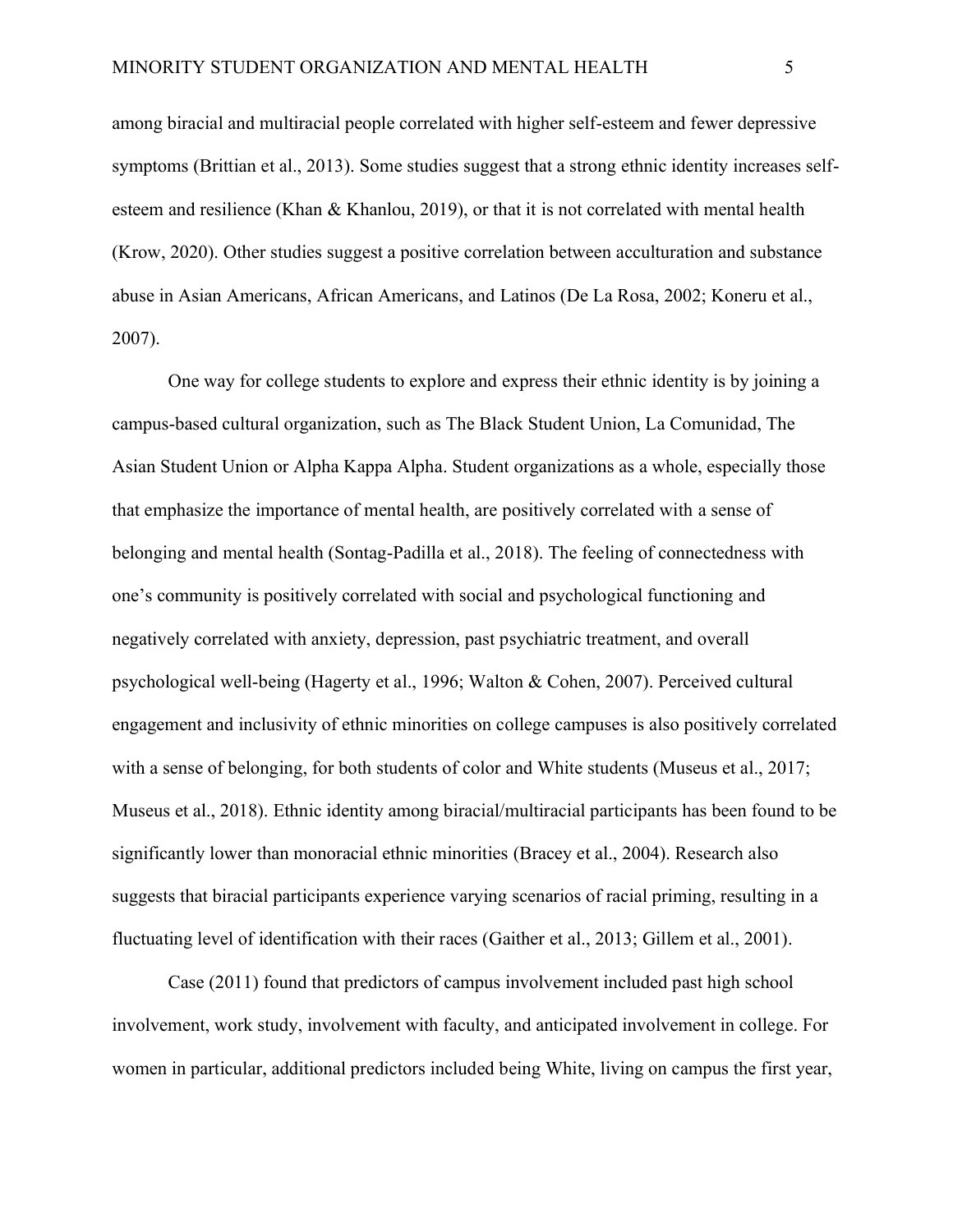a presence of career goals, and sense of community. For men, participation in athletics was the only unique predictor of campus involvement.

In many universities there is now an abundance of student organizations whose aim is to increase campus involvement for minority students and create a space where they can thrive. Overall attitudes towards such organizations are positive among both minority students and White students (Negy & Lunt, 2008). Many studies have found that students involved in ethnic minority organizations have a greater sense of ethnic identity or self-awareness than those who are not (Ethier & Deaux, 1994; James et al., 2004; Mitchell & Dell, 1992; Moren et al., 1994; Treviño, 1992). African American and Asian American students feel that membership in an ethnic minority organization at a predominantly White institution increases cultural expression, self-advocacy, and validation of ethnic identity (Museus, 2008). Ethnic fraternity and sorority memberships, in particular, encourage a culture of care and support for each other that makes their members feel valued, increasing their degree of comfort with intimacy and willingness to share mental health concerns within their community (Garcia, 2020; McGuire, 2020).

Given the positive correlation between being involved in ethnic minority organizations and mental health outcomes, is such a correlation also evident in attitudes towards seeking professional mental health treatment when in need? This study aimed to answer this question by studying the relationship between the degree of involvement in ethnic minority organizations and such attitudes as mediated by ethnic identity. The hypotheses were that the greater the involvement in ethnic minority organizations, the greater the ethnic identity of the students, and that this mediator variable was positively correlated with their attitudes toward seeking help.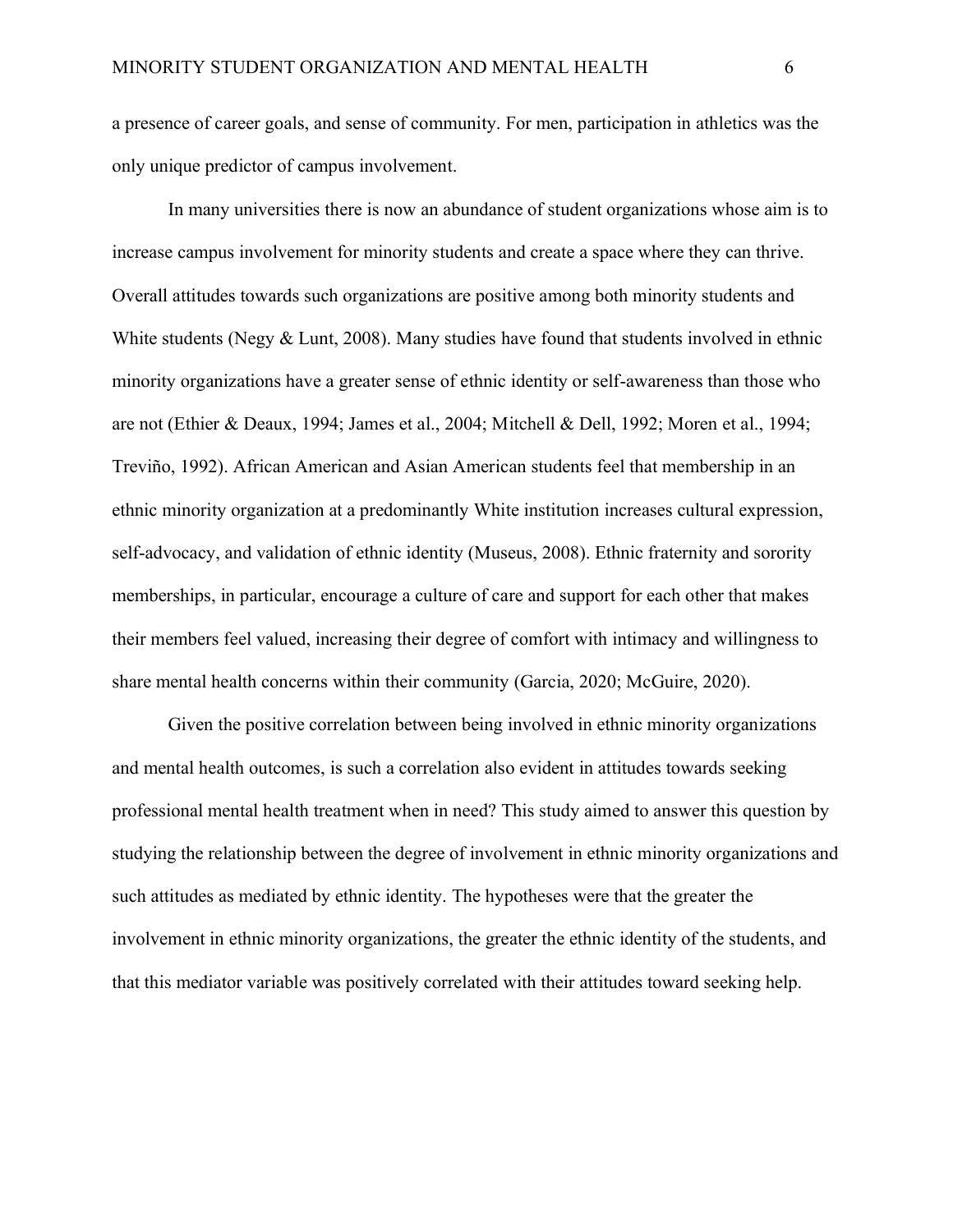#### **Method**

## **Participants**

Participants consisted of 65 ethnic minority undergraduate students from colleges and universities in the United States. Eighty percent  $(N = 52)$  of the participants were female, 17% (*N*  $= 11$ ) were male, and 3% ( $N = 2$ ) were non-binary. Thirty-one percent ( $N = 20$ ) were Black/African American, 30% (*N* = 19) were Biracial/Multiracial, 19% (*N* = 12) were Asian/Asian American, 17% (*N* = 11) were Latinx/Hispanic and 5% (*N* = 3) were Arab/Middle Eastern. Seventy-two percent  $(N = 47)$  were not involved in an ethnic minority student organization and 28% ( $N = 18$ ) were. Seventy-seven percent of students involved belonged to Black Student Union  $(N = 14)$ , 27%  $(N = 5)$  belonged to La Comunidad, 17%  $(N = 3)$  belonged to an African student organization,  $11\%$  ( $N = 2$ ) belonged to Alpha Kappa Alpha, and 5% ( $N =$ 1) belonged to another organization. All participants were recruited through social media, through ethnic minority student organization leaders, or through in-person convenience sampling on campus.

#### **Measures and Procedures**

Subsequent to obtaining approval from the college's Institutional Review Board and participants were provided with a link to an online Microsoft Forms survey. The study began with an informed consent prior to participation, and after agreeing to participate, participants filled out demographic questions including age, sex, attending institution, race, and any involvement in ethnic minority organizations. If participants were involved in an ethnic minority organization on campus, they were asked to list which one and their degree of involvement in it. If they were involved in more than one, they were asked to list up to three of them, and their degree of involvement in each one. Degree of involvement was rated on a 5-point Likert scale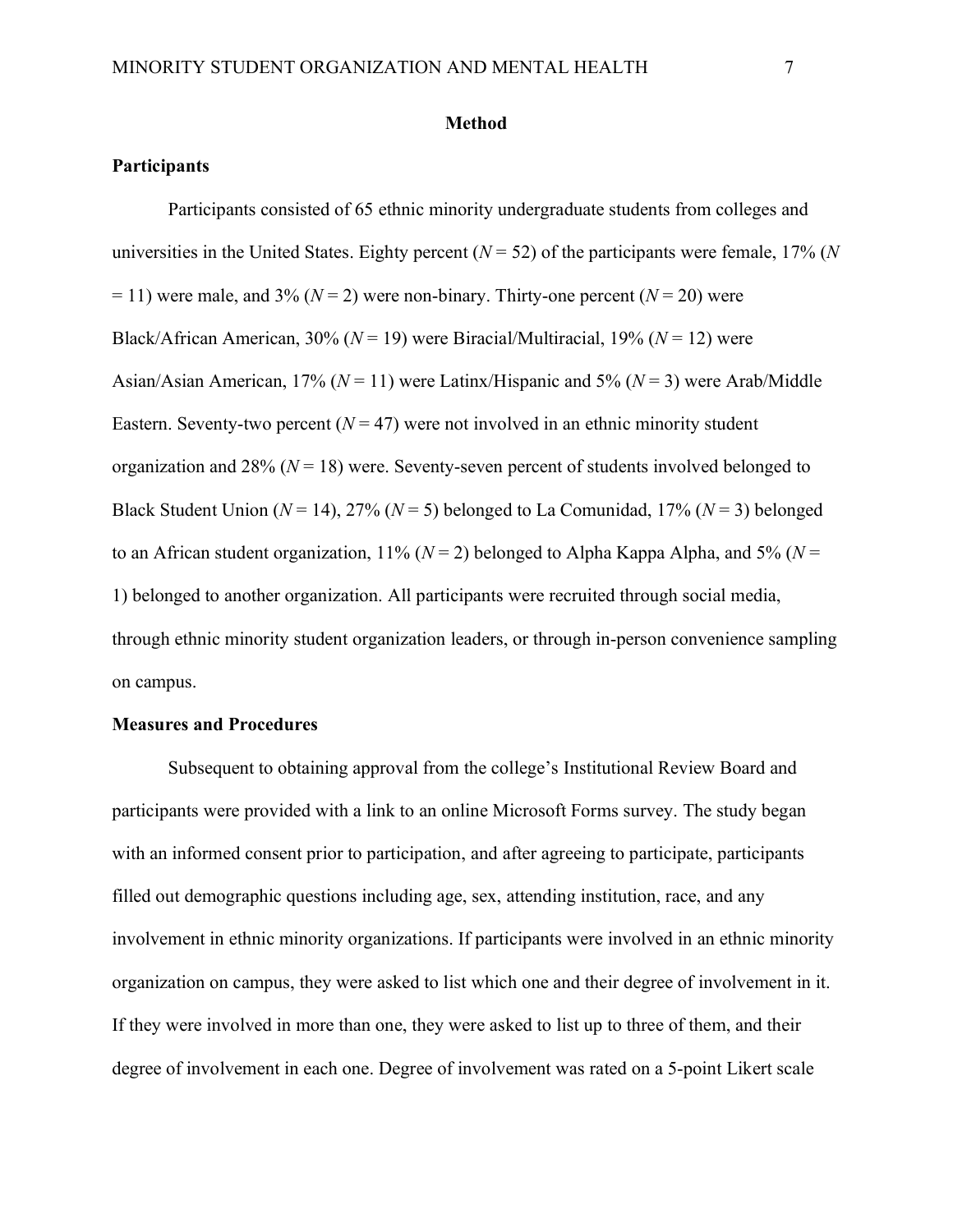from 1 (rarely participate) to 5 (very involved participant/organization officer). If participants were not involved in an ethnic minority organization, the survey proceeded to the next measure.

Participants then filled out the Revised Multigroup Ethnic Identity Measure - Revised (MEIM-R) to determine degree of ethnic identity strength (Phinney, 1992; Phinney et al., 1999). The MEIM-R is a questionnaire made up of 14 4-point Likert scale items  $(1 = lower, 4 = higher)$ that measure ethnic identity in terms of two factors: ethnic identity search and affirmation, and belonging and commitment. Sample items include "I have a clear sense of my ethnic background and what it means for me" and "I am happy that I am a member of the group I belong to" (see Appendix A). It is very widely used in studies on ethnic identity and exhibits high reliability ( $\alpha$  > .80) across many ages and ethnicities.

Participants then filled out the Attitudes Toward Seeking Professional Psychological Help Scale - Shortened Form (ATSPPHS-SF) which consisted of 10 4-point Likert scale items (0  $=$  low willingness,  $3$  = high willingness) that measured how willing participants were to seek professional mental health treatment. Sample items include "If I believed I was having a mental breakdown, my first indication would be to get professional attention" and "I might want to have psychological counseling in the future" (see Appendix B). The ATSPPHS-SF originated from a 29-item scale, and has been determined to be as efficient as the longer measure (Fischer  $\&$ Farina, 1995; Fischer & Turner 1970).

The survey concluded with a debriefing statement explaining the purpose of the study and provided contact information in the event participants had any questions.

#### **Results**

Participants' MEIM-R score consisted of an average of the responses the 14 items. The scores could range from 1, indicating a low sense of ethnic identity, to 4, indicating a high sense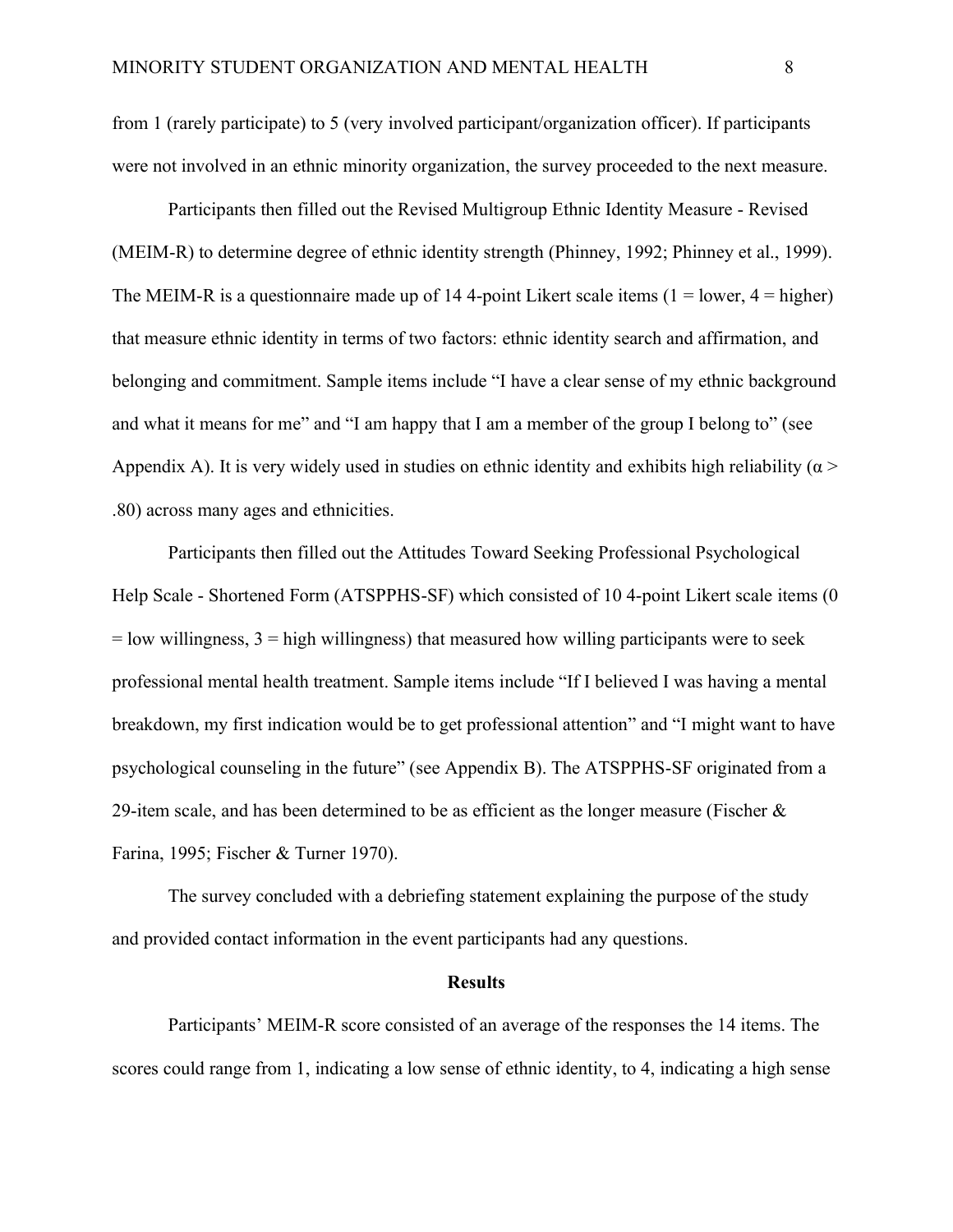of ethnic identity. The ATSPPHS-SF scores consisted of the sum of the 10 items, with items 2, 4, 8, 9, and 10 reverse-scored. Scores could range from 0 to 30, with 0 representing no willingness and 30 representing greatest willingness to seek help. An independent samples t-test compared the mean ATSPPHS-SF scores of participants who were involved in an ethnic student minority organization to the mean ATSPPHS-SF scores of participants who were not, but found no statistically significant difference between them:  $t(63) = .45$ ,  $p = 0.653$ . Another independent samples t-test compared the mean MEIM-R scores of participants who were involved to those who were not, and did find a statistically significant difference (with Bonferroni-corrected p value of 0.025 (i.e.,  $0.05/2 = 0.025$ )):  $t(63) = 2.50$ ,  $p = 0.015$ , with mean ethnic identity score of involved participants ( $M = 3.33$ ) being higher than the mean ethnic identity score of uninvolved participants  $(M = 2.97)$ .

A linear regression with mediation analysis evaluated the mediating influence of ethnic identity on the relationship between degree of involvement in ethnic minority organizations and participants' attitudes towards seeking professional help. See Figure 1 for the conceptual framing of the relationships. The average degree of involvement scores and average ATSPPHS-SF scores were not significantly correlated:  $(\beta = -0.31, p < 0.207)$ . No significant relationship was found between the average degree of involvement scores and average MEIM-R scores were also not significantly correlated:  $(β = 0.22, p < 0.379)$ . The average MEIM-R scores and average ATSPPHS-SF scores were also not significantly correlated:  $(\beta = -0.07, p < .556)$ . Finally, the average degree of involvement scores remained not significantly correlated with the average ATSPPHS-SF scores after including the MEIM-R scores in the model:  $(\beta = -0.30, p < 0.254)$ .

A post-hoc two-way MANOVA evaluated the differences in average MEIM-R and ATSPPHS-SF scores by sex and race (see Tables 1 and 2). No statistically significant effect was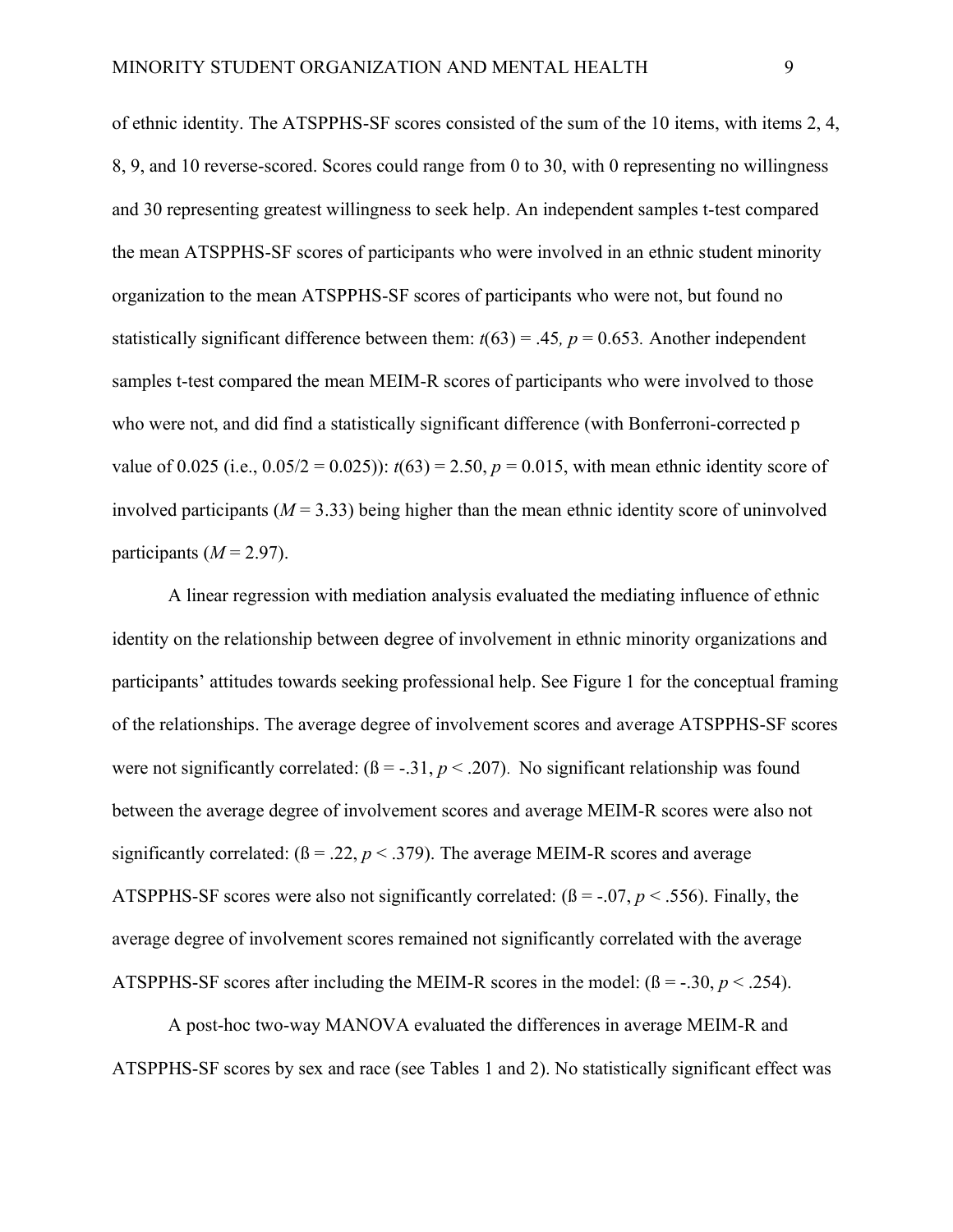found for sex (*Lambda*(4,108) = .98,  $p > .05$ ), but a statistically significant effect was found for race  $(Lambda(8,108) = .63, p = .001, n^2 = 0.204)$ . There was no statistically significant interaction effect for sex and race  $(Lambda(6,108) = .84, p > .05)$ . Two Bonferroni-corrected ( $\alpha$  $= 0.025$  from 0.05/2) found no statistically significant race differences in mean MEIM-R scores  $(F(4,55) = 2.97, p = .027)$ , but statistically significant race differences in mean ATSPPHS-SF scores:  $F(4,55) = 4.21$ ,  $p = .005$ ,  $n^2 = 0.234$ . A series of 10 Bonferroni-corrected ( $\alpha = 0.005$  from 0.05/10) post-hoc LSD analyses compared the average ATSPPHS-SF scores across all possible racial comparisons, and only found one statistically significant attitude difference between Latinx/Hispanic participants ( $M = 14.64$ ) and Biracial/Multiracial participants ( $M = 22.47$ ) ( $p <$ .001).

## **Discussion**

The purpose of this study was to explore the relationship between involvement in ethnic minority student organizations and professional help-seeking attitudes. The hypothesis was that ethnic identity would be a mediating variable between organization involvement and willingness to seek mental health treatment. The results of the t-tests indicated no organizational involvement differences in willingness to seek professional mental health treatment, perhaps due to the lessstigmatized support that is already available from ethnic minority student organizations themselves (Garcia, 2020; McGuire, 2020). The t-test results did indicate organizational involvement differences in ethnic identity, which may be indicative of enhanced ethnic identity as a result of organization involvement, or that people with a greater sense of ethnic identity are more likely to see out membership opportunities.

Although greater ethnic identity of students involved (versus not involved) in ethnic minority organizations is well documented in previous literature (Ethier & Deaux, 1994; James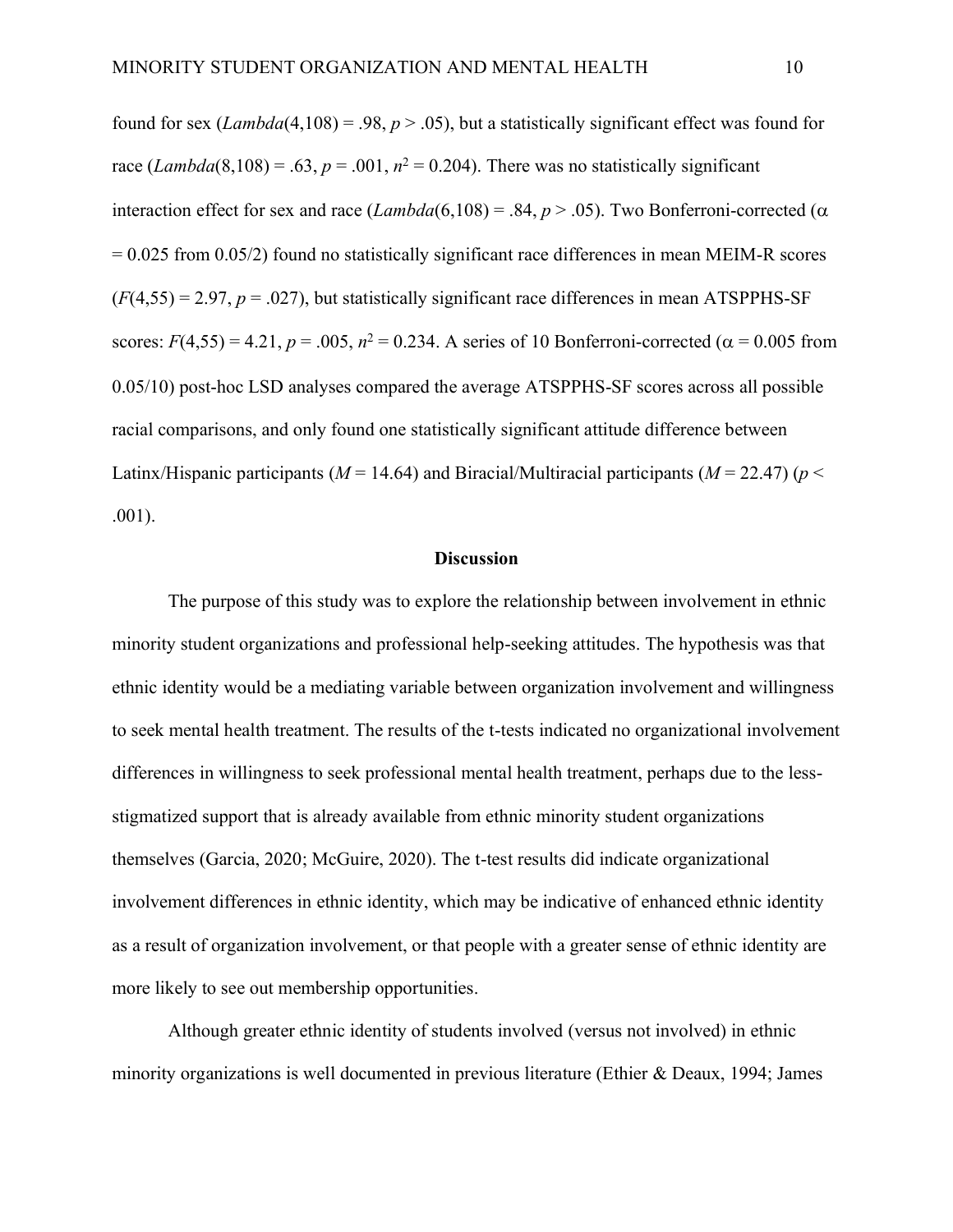et al., 2004; Mitchell & Dell, 1992; Moren et al., 1994; Treviño, 1992), and organizations are correlated with mental health outcomes (Hagerty et al., 1996; Sontag-Padilla et al., 2018; Walton & Cohen, 2007), the help-seeking behavior regression with mediation analysis among participants who were involved in organizations, however, did not find that either degree of organization involvement or ethnic identity were correlated with greater help-seeking attitudes, a finding supported by Krow's study (2020) among African American students. Biracial/ multiracial participants, with the lowest ethnic identity and highest scores on the ATSPPHS-SF, made up almost a third of the total sample size  $(N = 18)$  so they may have suppressed the overall sample mean MEIM-R scores. The linear regression with meditation analysis results may have also suffered from low statistical power given the small proportion of participants involved in ethnic minority organizations  $(N = 18 \text{ (of 65)}).$ 

The nonsignificant differences between monoracial and biracial/multiracial participants' MEIM-R scores contradict previous studies on the lower ethnic identity strength of biracial/multiracial groups (Bracey et al., 2004) and may have been influenced by the biracial/multiracial participants' environment at the time of the survey. Some respondents were recruited via social media, in which case the environment is unknown, while others were recruited while attending a meeting for their ethnic minority student organization, potentially influencing their level of ethnic identity (Gaither et al., 2013; Gillem et al., 2001). As 63% (*N* = 19) of the biracial/multiracial participants identified White/European American as one of their races, this may have resulted in the significantly higher mean ATSPPHS-SF score of biracial/multiracial participants in comparison to monoracial participants, given the greater likelihood of White participants to seek mental health treatment (Shim et al., 2009). The significant difference between biracial/multiracial and Latinx/Hispanic ATSPPHS-SF scores,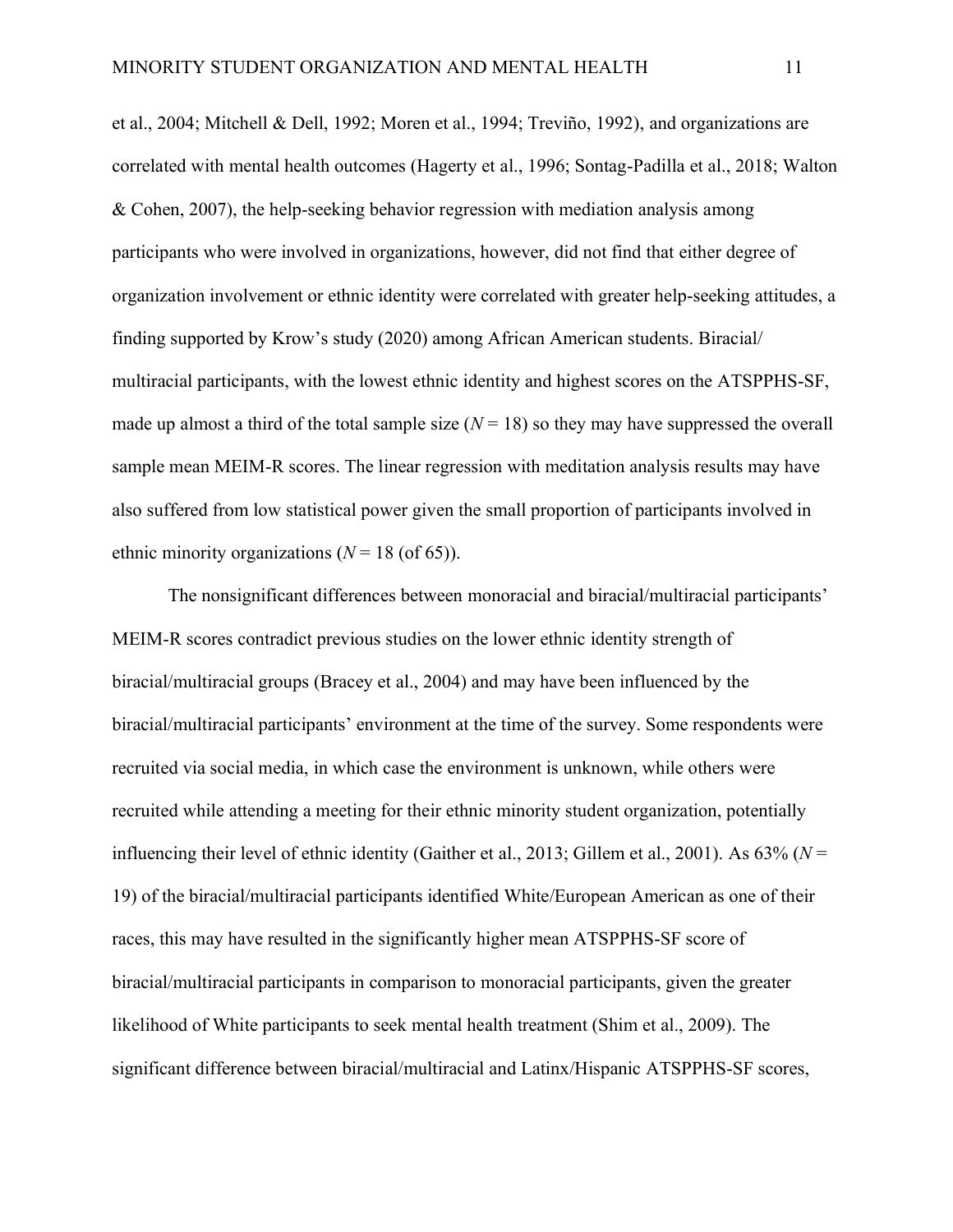indicating a decreased likelihood of Latinx/Hispanic participants seeking mental health treatment, also confirms previous research (Alegría et al., 2002; Shim et al., 2009) and could be exacerbated by involvement in Hispanic and/or Latinx student organizations increasing ethnic identity and reducing acculturation, thus encouraging community support and discouraging formal treatment (Balidemaj & Small 2019; Bauldry & Szaflarski, 2017).

The sample demographics may have been a limitation in the current study. Eighty percent  $(N = 52)$  of the participants were female and there are known sex differences in both helpseeking behavior and college student organization membership, with higher female prevalence in both circumstances (Case, 2011; Matheson et al., 2014; World Health Organization, 2002). In accordance with previous literature, significance should have been seen had there been more male participants in the present study. Additionally, only 28 percent  $(N = 18)$  of the participants were involved in ethnic minority student organizations, almost all of which were Black student organizations. Since the goal of this study was to compare ethnic minority student involvement as a whole, a greater number of involved students and a greater representation of Hispanic and Asian organizations would have been necessary. Although many college campuses are presently having in-person activities and events, the COVID-19 pandemic and restrictions may still be impacting student engagement and level of involvement in clubs and organizations. The values and goals of different organizations may counteract each other as well; where some minority organizations may encourage mental health awareness and increase help-seeking behavior (Sontag-Padilla et al., 2018), others may focus on the value of community and intergroup support when experiencing distress (Garcia, 2020; McGuire, 2020; Williams et al., 2018).

Future research on organization involvement as a predictor of help-seeking behavior should collect data from a wider variety of ethnic minority organizations and consistently collect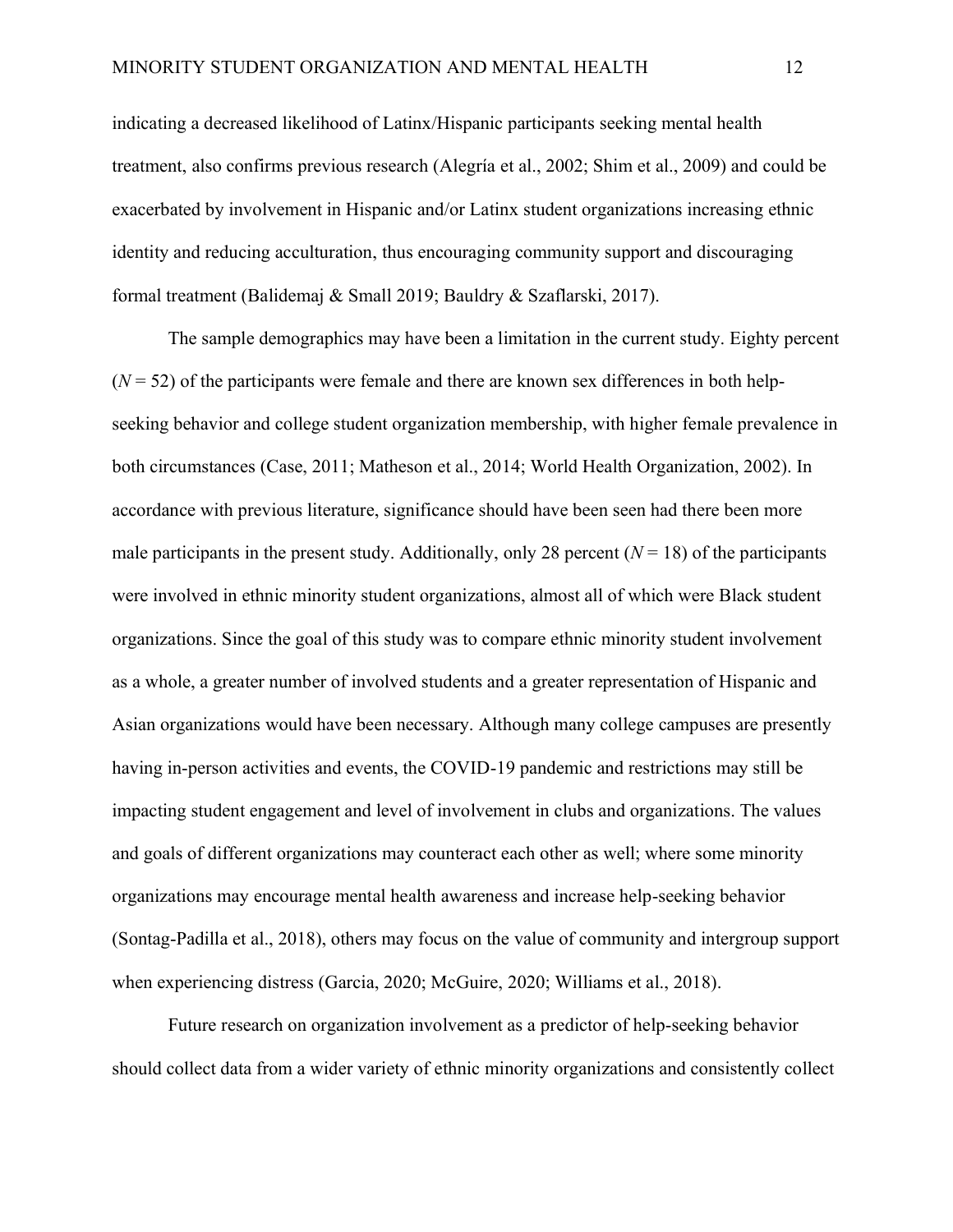data at club meetings in order to control the environment of biracial/multiracial participants. Additionally, items could be added to surveys evaluating the perceived goals of the club, such as mental health awareness, community support, etc., in order to account for differences among organizations. Further study can also be done on the directionality of the ethnic identity and ethnic minority organization membership relationship, to shed light on the specific role student organizations may have on college initiatives to address mental health concerns on campus.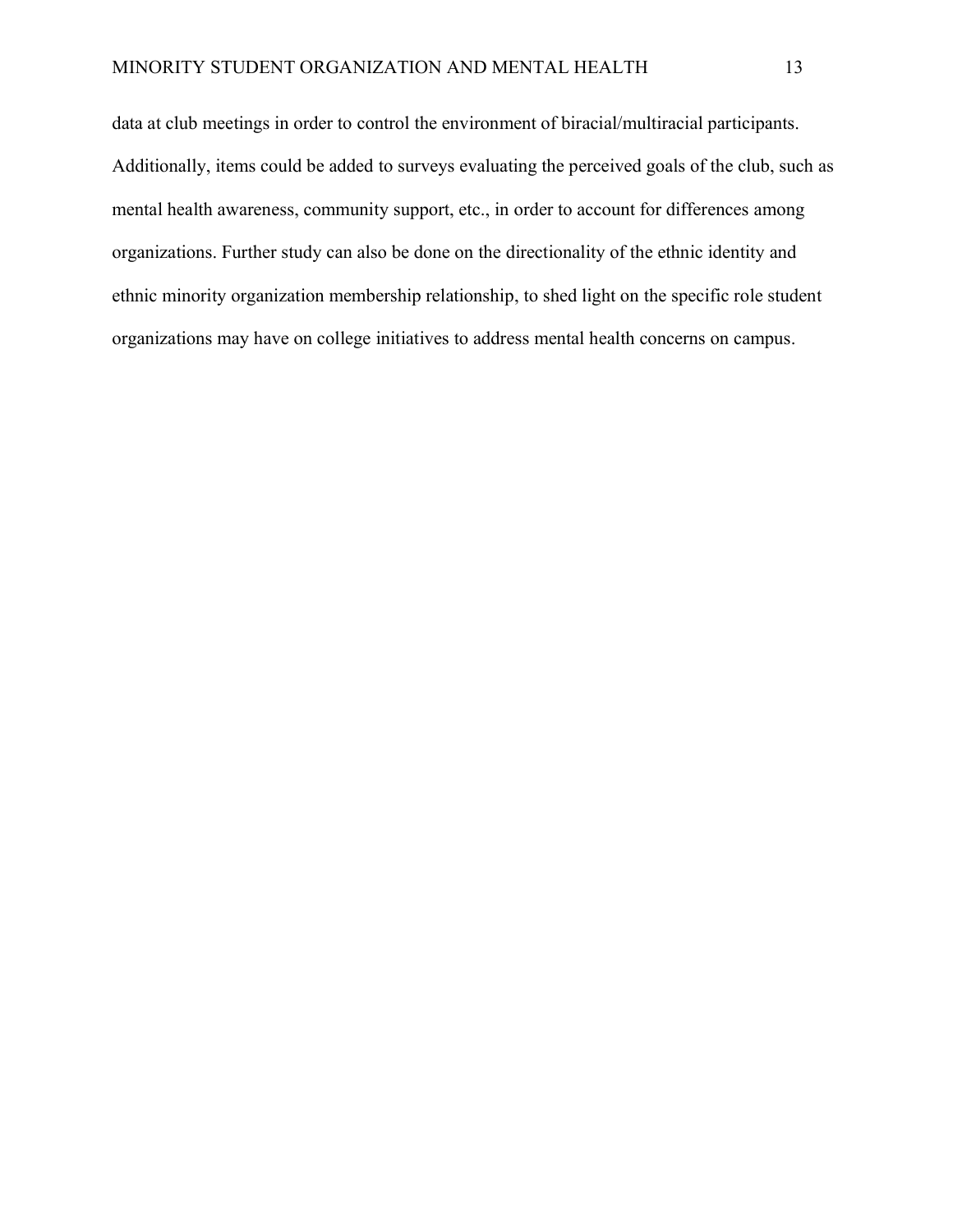#### **References**

- Alegría, M., Canino, G., Ríos, R., Vera, M., Calderón, J., Rusch, D., Ortega, A. N. (2002). Inequalities in use of specialty mental health services among Latinos, African Americans, and non-Latino Whites. *Psychiatric Services*, *53*, 1547–1555.
- Balidemaj, A., & Small, M. (2019). The effects of ethnic identity and acculturation in mental health of immigrants: A literature review. *International Journal of Social Psychiatry*, *65*(7–8), 643–655.
- Bauldry, S., & Szaflarski, M (2017). Immigrant-based disparities in mental health care utilization. *Socius*, *3*. https://doi.org/10.1177/2378023116685718
- Bracey, J. R., Bámaca, M. Y., & Umaña-Taylor, A. J. (2004). Examining ethnic identity and self-esteem among biracial and monoracial adolescents. *Journal of Youth and Adolescence*, *33*(2), 123-132.
- Brittian, A. S., Umaña-Taylor, A. J., & Derlan, C. L. (2013). An examination of biracial college youths' family ethnic socialization, ethnic identity, and adjustment: Do self-identification labels and university context matter? *Cultural Diversity and Ethnic Minority Psychology*, *19*(2), 177–189.
- Case, K. F. (2011). A gendered perspective on the predictors of student involvement in collegiate clubs and organizations. *Dissertation Abstracts International Section A: Humanities and Social Sciences*, *71*(10A), 3549.
- Chen, J. A., Stevens, C., Wong, S. H., & Liu, C. H. (2019). Psychiatric symptoms and diagnoses among U.S. college students: A comparison by race and ethnicity. *Psychiatric Services*, *70*(6), 442-449.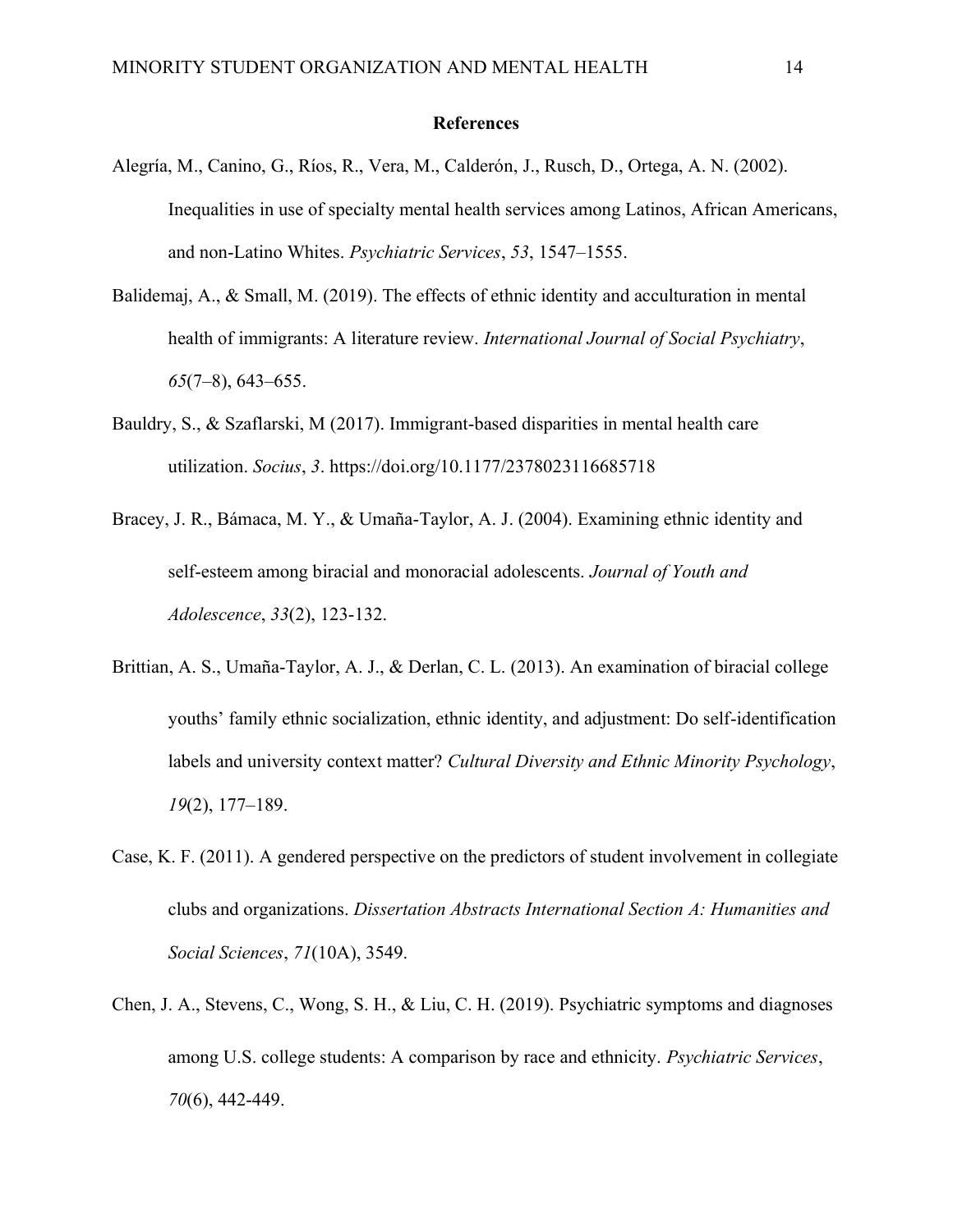- De La Rosa, M. (2002). Acculturation and Latino adolescents' substance use: A research agenda for the future. *Substance Use and Misuse*, *37*(4), 429-456.
- Ethier, K. A., & Deaux, K. (1994). Negotiating social identity when contexts change: Maintaining identification and responding to threat. *Journal of Personality and Social Psychology, 67*(2), 243–251.
- Evans, N. & Sheu, J. (2019). The Relationship Between Perceived Discrimination and Utilization of Mental Health Services Among African Americans and Caribbean Blacks. *Journal of Immigrant and Minority Health*, *21*, 1241-1247.
- Fischer, E. H., & Farina, A. (1995). Attitudes toward seeking professional psychological help: A shortened form and considerations for research. *Journal of College Student Development, 36*(4), 368–373.
- Garcia, C. E. (2020). Belonging in a predominantly White institution: The role of membership in Latina/o sororities and fraternities. *Journal of Diversity in Higher Education*, *13*(2), 181- 193.
- Gaither, S. E., Sommers, S. R., & Ambady, N. (2013). When the half affects the whole: Priming identity for biracial individuals in social interactions. *Journal of Experimental Social Psychology*, *49*(3), 368–371.
- Gillem, A. R., Cohn, L. R., & Thorne, C. (2001). Black identity in biracial Black/White people: A comparison of Jacqueline who refuses to be exclusively Black and Adolphus who wishes he were. *Cultural Diversity and Ethnic Minority Psychology*, *7*(2), 182–196.

Hagerty, B. M. K., Williams, R. A., Coyne, J. C., & Early, M. R. (1996). Sense of belonging and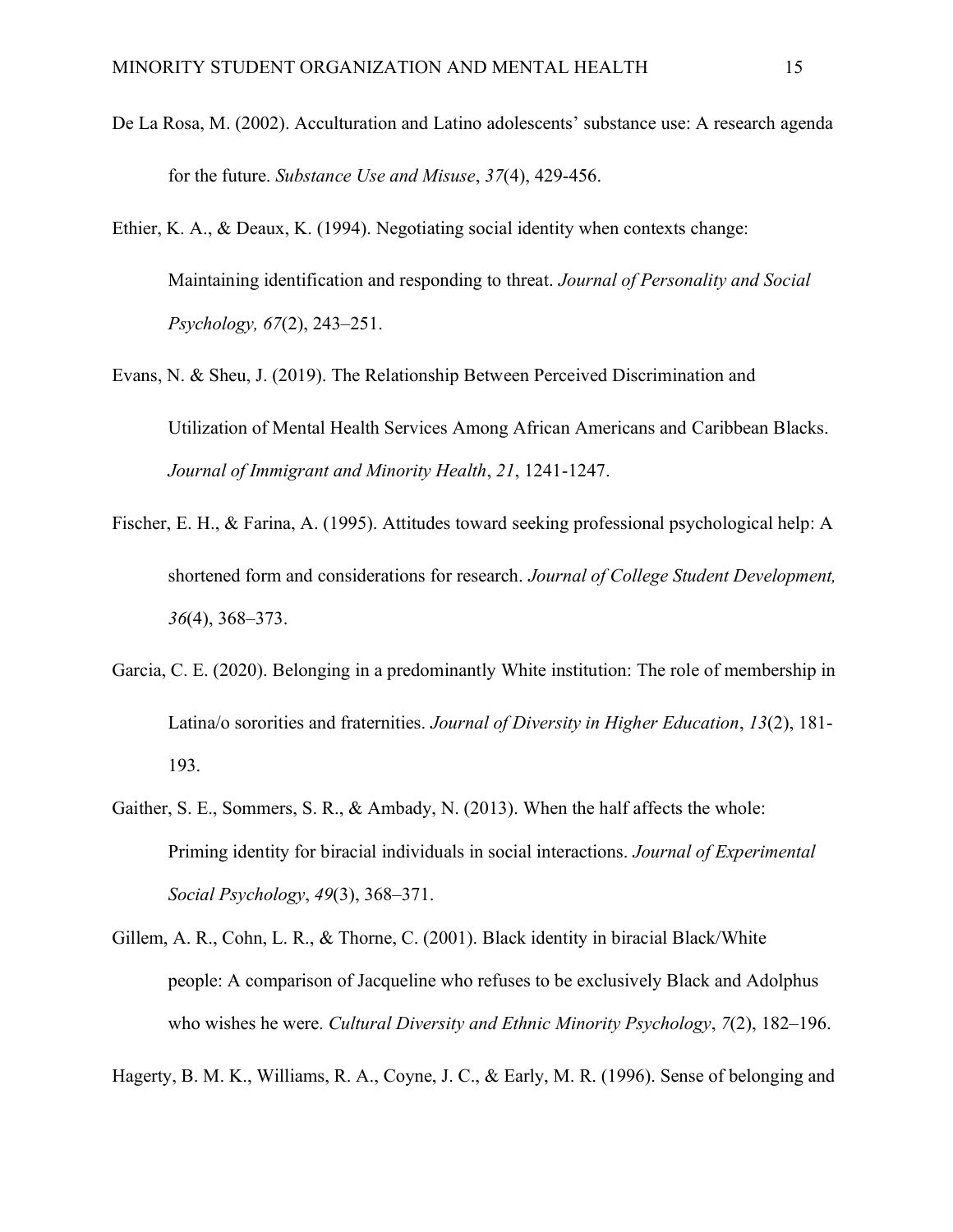indicators of social and psychological functioning. *Archives of Psychiatric Nursing*, *10*(4), 235-244.

- Hunt, J. B., Eisenberg, D., Lu, L., & Gathright, M. (2015). Racial/ethnic disparities in mental health care utilization among U.S. college students: Applying the Institution of Medicine definition of health care disparities. *Academic Psychiatry*, *39(5),* 520-526*.*
- James, S. Van Laar, C., Levin, S. & Sinclair, S. (2004). Ethnic enclaves and the dynamics of social identity on the college campus: The good, the bad, and the ugly. *Journal of Personality and Social Psychology 87*(1), 96-110.
- Khan, A., & Khanlou, N. (2019). Ethnic identity, self-esteem, resilience and mental health among immigrant and Canadian-born Pakistani youth. *International Journal of Mental Health and Addiction*, *19*, 47-61.
- Koneru, V. K., Weisman de Mamani, A. G., Flynn, P. M., & Betancour, H. (2007). Acculturation and mental health: Current findings and recommendations for future research. *Applied & Preventive Psychology*, *12*, 76-96.
- Krow, S. (2020). African American college students' attitudes toward help seeking for mental health illness. *Walden Dissertations and Doctoral Studies Collection*, 8742. https://scholarworks.waldenu.edu/dissertations/8742
- Lipson, S. K., Kern, A., Eisenberg, D., & Breland-Noble, A. M. (2018). Mental health disparities among college students of color. *Journal of Adolescent Health*, *63*(3), 348-356.
- Lipson, S.K., Lattie, E. G., & Eisenberg, D. (2019). Increased rates of mental health service utilization by U.S. college students: 10-year population-level trends (2007–2017). *Psychiatric Services, 70*, 60–63.

Matheson, F. I., Smith, K. L., Fazli, G. S., Moineddin, R., Dunn, J. R., & Glazier, R. H. (2014).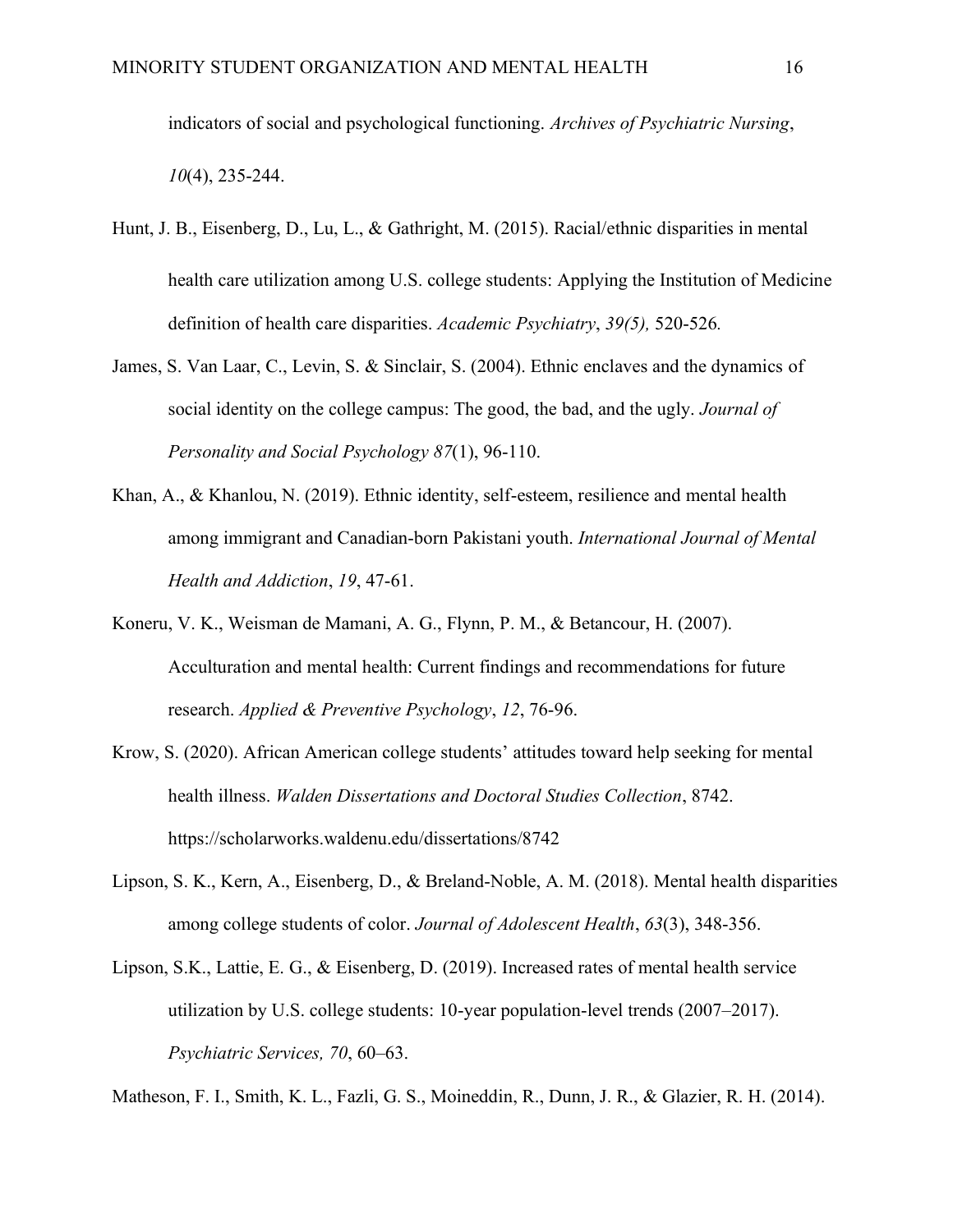Physical health and gender as risk factors for usage of services for mental illness. *Journal of Epidemiology & Community Health*, *68*(10), 971-978.

- McGuire, K. M. (2020). "Men doing life together": Black Christian fraternity men's embodiments of brotherhood. *Men and Masculinities*, *23*(3-4), 579-599.
- Mesidor, J. K. & Sly, K. F. (2014). Mental health help-seeking intentions among international and African American college students: An application of the theory of planned behavior. *Journal of International Students*, *4*(2), 137-149.
- Mitchell, S. L., & Dell, D. M. (1992). The relationship between Black students' racial identity attitude and participation in campus organizations. *Journal of College Student Development*, 33, 39–43.
- Moran, J. J., Yengo, L., & Algier, A. M. (1994). Participation in minority oriented co-curricular organizations. *Journal of College Student Development*, *35*(2), 143.
- Museus, S. D. (2008). The role of ethnic student organizations in fostering African American and Asian American students' cultural adjustment and membership at predominantly White institutions. *Journal of College Student Development*, *49*(6), 568–586.
- Museus, S. D., Yi, V., & Saelua, N. (2017). The impact of culturally engaging campus environments on sense of belonging. *Review of Higher Education: Journal of the Association for the Study of Higher Education*, *40*(2), 187-215.
- Museus, S. D., Yi, V., & Saelua, N. (2018). How culturally engaging campus environments influence sense of belonging in college: An examination of differences between White students and students of color. *Journal of Diversity in Higher Education*, *11*(4), 467-483.
- Negy, C., & Lunt, R. A. (2008). What college students really think about ethnic student organizations. *Journal of Diversity in Higher Education*, *1*(3), 176–192.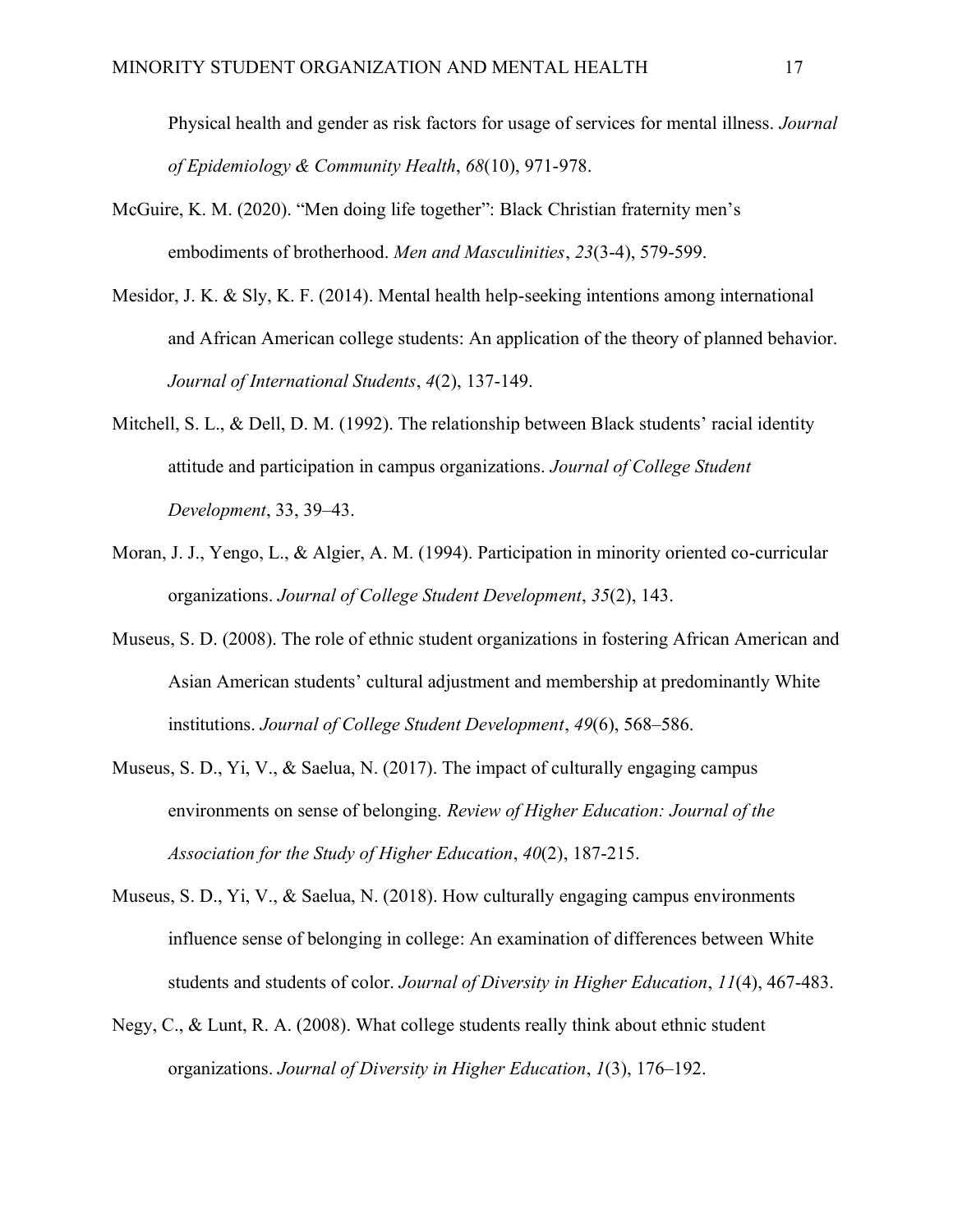- Phinney, J. S. (1992). The multigroup ethnic identity measure: A new scale for use with diverse groups. *Journal of Adolescent Research*, *7*(2), 156-176.
- Roberts, R., Phinney, J., Masse, L., Chen, Y., Roberts, C., & Romero, A. (1999). The structure of ethnic identity in young adolescents from diverse ethnocultural groups. *Journal of Early Adolescence*, *19*, 301-322.
- Saykeo, S. P. & Lawrence, E. (2018). Factors that affect help-seeking: Examining race differences between Whites, Asians, and African Americans. *Modern Psychological Studies*, *24*(1).
- [Shim, R. S., Compton, M. T., Rust, G., Druss, B. G.,](https://ps.psychiatryonline.org/doi/full/10.1176/ps.2009.60.10.1336) & Kaslow, N. J. (2009). Race-ethnicity as a predictor of attitudes toward mental health treatment seeking. *Psychiatric Services*, *60*(10), 1336-1341.
- Snowden, L. R., & Pingitore, D. (2002). Frequency and scope of mental health service delivery to African Americans in primary care. *Mental Health Services Research*, *4*(3), 123–130.
- Sontag-Padilla, L., Dunbar, M. S., Ye, F., Kase, C., Fein, R., Abelson, S., Seelam, R., & Stein, B. D. (2018). Strengthening college students' mental health knowledge, awareness, and helping behaviors: The impact of Active Minds, a peer mental health organization. *Journal of the American Academy of Child & Adolescent Psychiatry*, *57*(7), 500-507.
- Sue, S., Zane, N, & Young K. (1994). Research on psychotherapy with culturally diverse populations. In T. Vertovec (Ed.), *Bergin and Garfield's handbook of psychotherapy and behavior change*. (4th ed, pp. 783–820). Wiley & Sons.
- Taylor, R. E., & Kuo, B. C. (2019). Black American psychological help-seeking intention: An integrated literature review with recommendations for clinical practice. *Journal of Psychotherapy Integration, 29*(4), 325–337.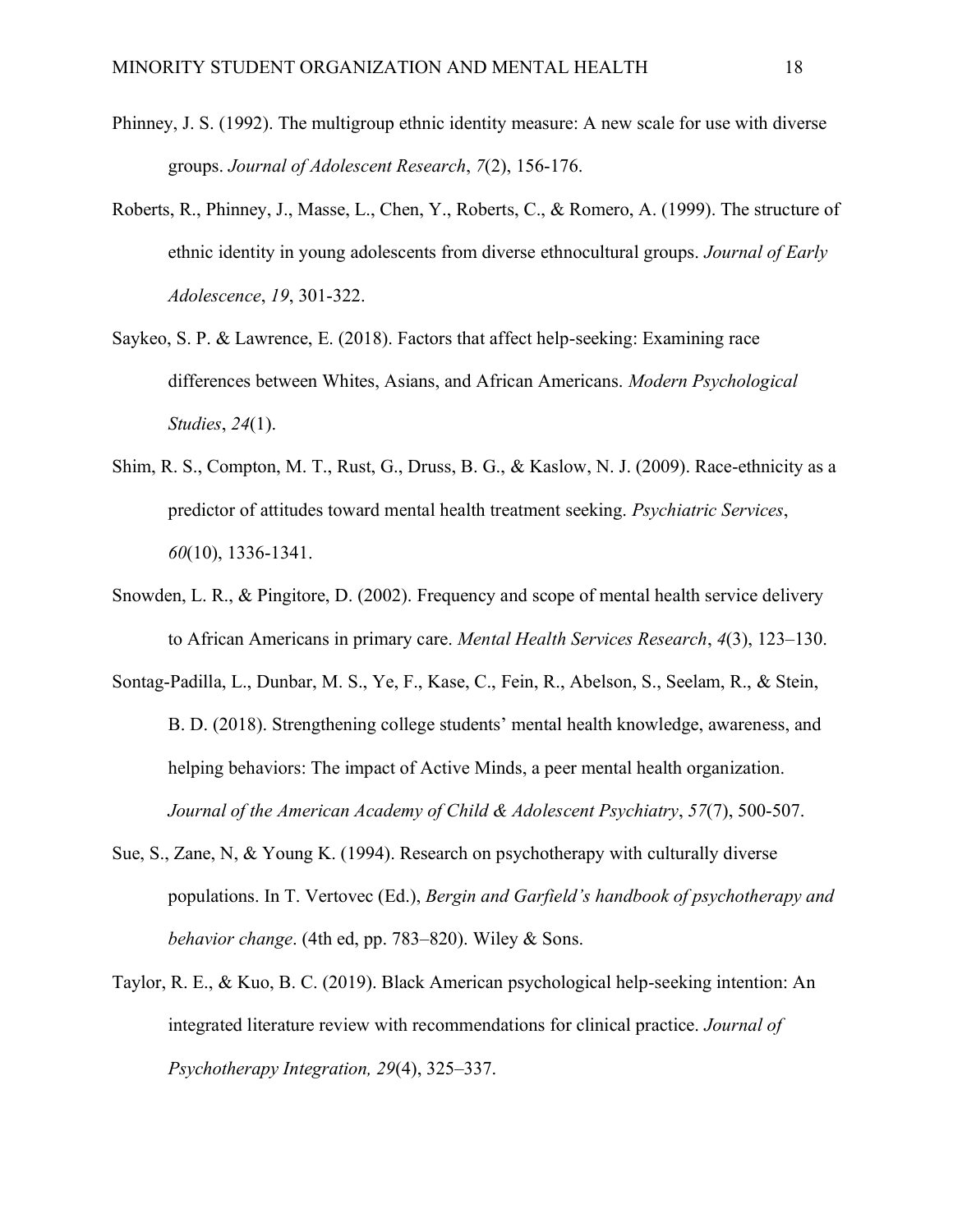- Treviño, J. G. (1992). Participation in ethnic/racial student organizations. *Dissertation Abstracts International*, *53*(12), 4230A.
- Turk, J., Claudia Soler, M., Chessman, H., Gonzalez, Á. (2020). Pulse Point survey of college and university presidents on COVID-19. *American Council on Education*.
- Wang, P. S., Lane, M., Olfson, M., Pincus, H. A., Wells, K. B., & Kessler, R. C. (2005). Twelve-month use of mental health services in the United States: Results from the National Comorbidity Survey Replication. *Archives of General Psychiatry 62*(6), 629– 640.
- Walton, G. M. & Cohen, G. L. (2007). A question of belonging: Race, social fit, and achievement. *Journal of Personality and Social Psychology*. *92*(1), 82-96.
- Wells, K., Klap, R., Koike, A., & Sherbourne, C. (2001). Ethnic disparities in unmet need for alcoholism, drug abuse, and mental health care. *American Journal of Psychiatry*, *158*(12)*,*  2027-2032.
- Williams D. R., González H. M., Neighbors H., Nesse, R., Abelson, J. M., Sweetman, J., & Jackson, J. S. (2007). Prevalence and distribution of major depressive disorder in African Americans, Caribbean blacks, and non-Hispanic whites. *Archives of General Psychiatry 64*(3), 305–315.
- Williams, M. T., Duque, G., Wetterneck, C. T., Chapman, L. K., & DeLapp, R. C. T. (2018). Ethnic identity and regional differences in mental health in a national sample of African American young adults. *Journal of Racial and Ethnic Health Disparities*, *5*(2), 312–321.
- World Health Organization (2002). Gender and mental health. *World Health Organization*. https://www.who.int/gender/other\_health/genderMH.pdf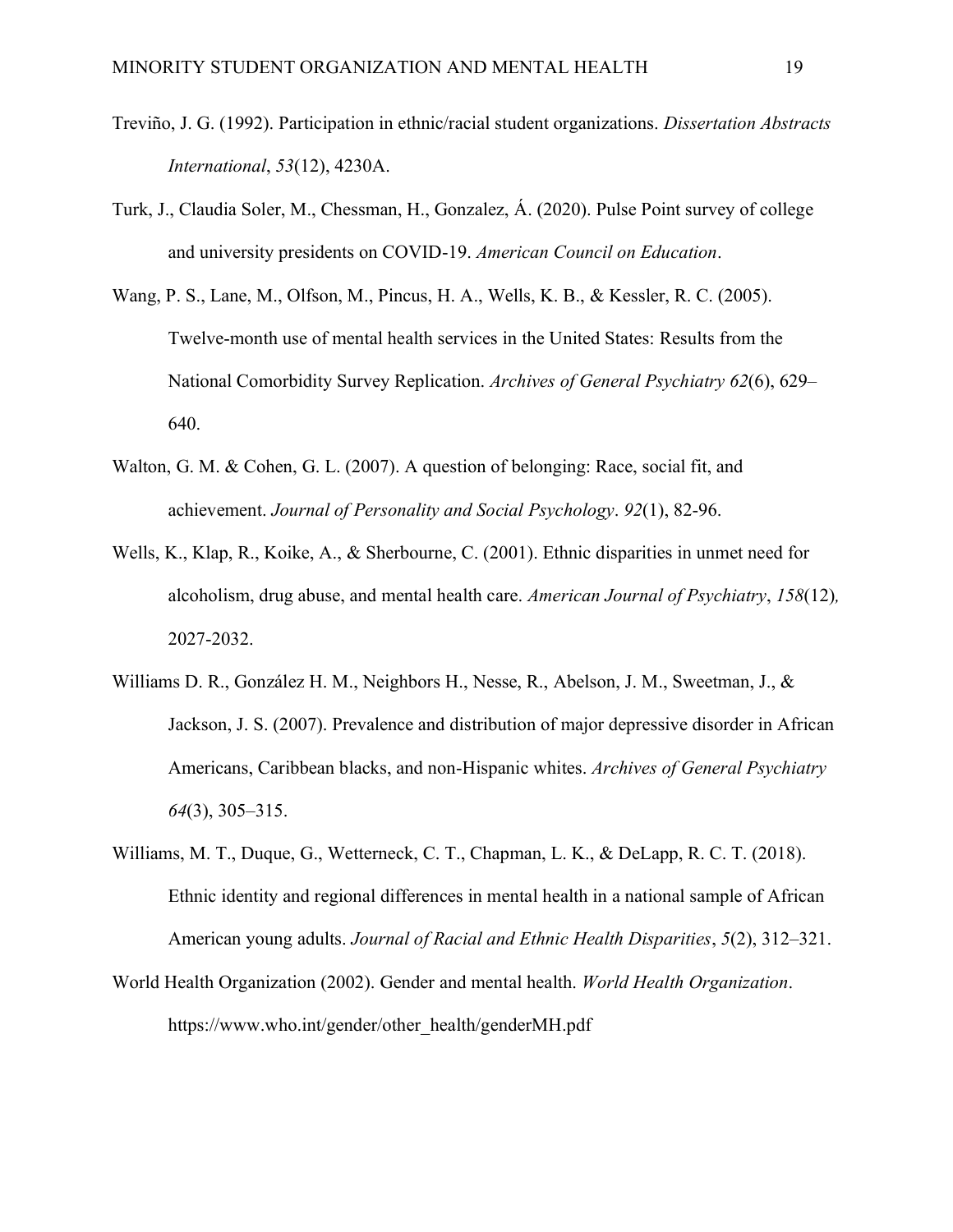## **Appendix A**

## Multigroup Ethnic Identity Measure–Revised (MEIM-R)

Use the numbers below to indicate how much you agree or disagree with each statement.

(4) Strongly agree (3) Agree (2) Disagree (1) Strongly disagree

1. I have spent time trying to find out more about my ethnic group, such as its history, traditions, and customs.

2. I am active in organizations or social groups that include mostly members of my own ethnic group.

3. I have a clear sense of my ethnic background and what it means for me.

4. I think a lot about how my life will be affected by my ethnic group membership.

5. I am happy that I am a member of the group I belong to.

6. I have a strong sense of belonging to my own ethnic group.

7. I understand pretty well what my ethnic group membership means to me.

8. In order to learn more about my ethnic background, I have often talked to other people about my ethnic group.

9. I have a lot of pride in my ethnic group.

10. I participate in cultural practices of my own group, such as special food, music, or customs.

11. I feel a strong attachment towards my own ethnic group.

12. I feel good about my cultural or ethnic background.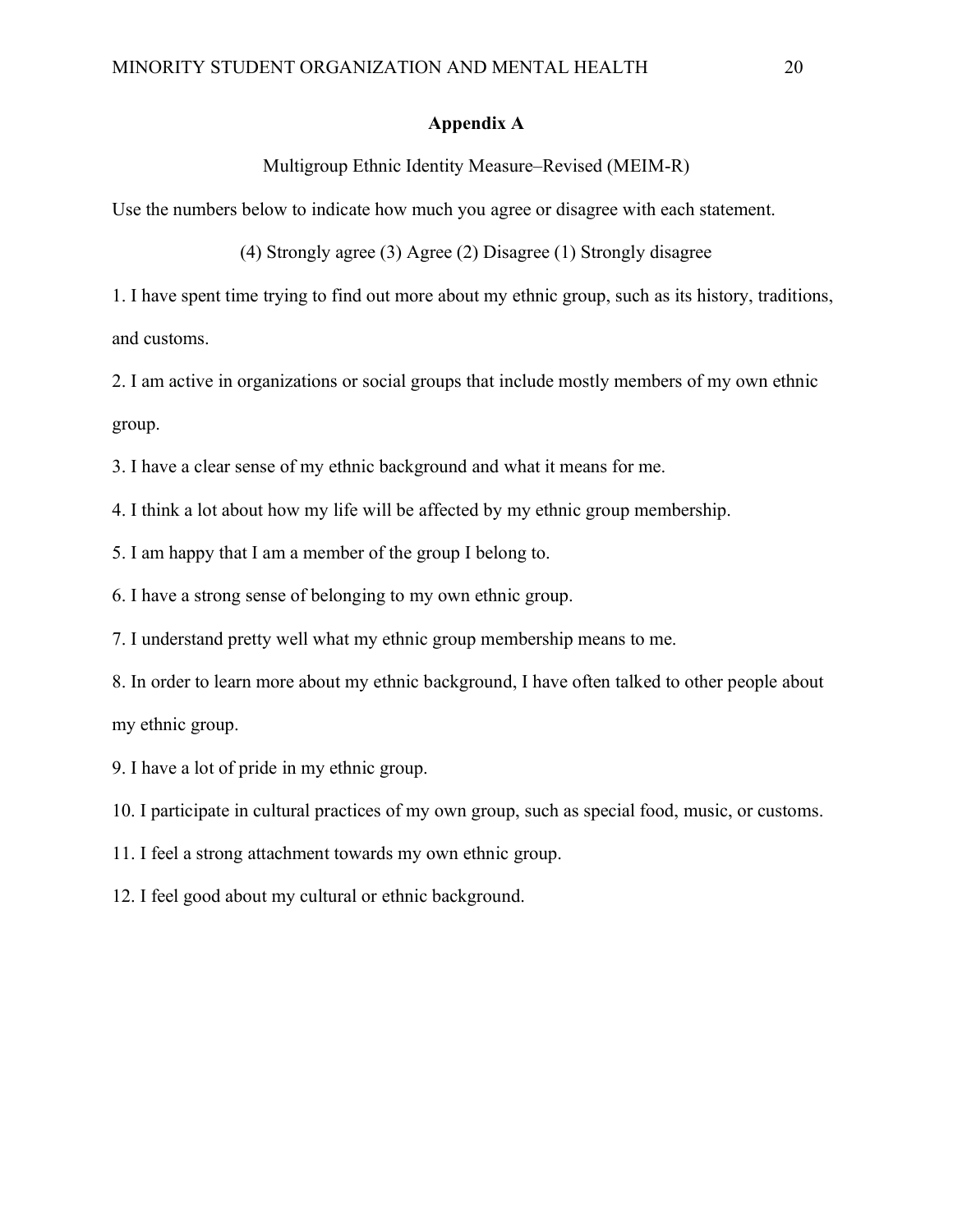#### **Appendix B**

Attitudes Toward Seeking Professional Psychological Help Scale Shortened Form

### (ATSPPHS-SF)

Read each statement carefully and indicate your degree of agreement using the scale below. In responding, please be completely candid.

(0) Disagree (1) Partly disagree (2) Partly agree (3) Agree

1. If I believed I was having a mental breakdown, my first inclination would be to get professional attention.

2. The idea of talking about problems with a psychologist strikes me as a poor way to get rid of emotional conflicts.

3. If I were experiencing a serious emotional crisis at this point in my life, I would be confident that I could find relief in psychotherapy.

4. There is something admirable in the attitude of a person who is willing to cope with his or her conflicts and fears without resorting to professional help.

5. I would want to get psychological help if I were worried or upset for a long period of time.

6. I might want to have psychological counseling in the future.

7. A person with an emotional problem is not likely to solve it alone; he or she is likely to solve it with professional help.

8. Considering the time and expense involved in psychotherapy, it would have doubtful value for a person like me.

9. A person should work out his or her own problems; getting psychological counseling would be a last resort.

10. Personal and emotional troubles, like many things, tend to work out by themselves.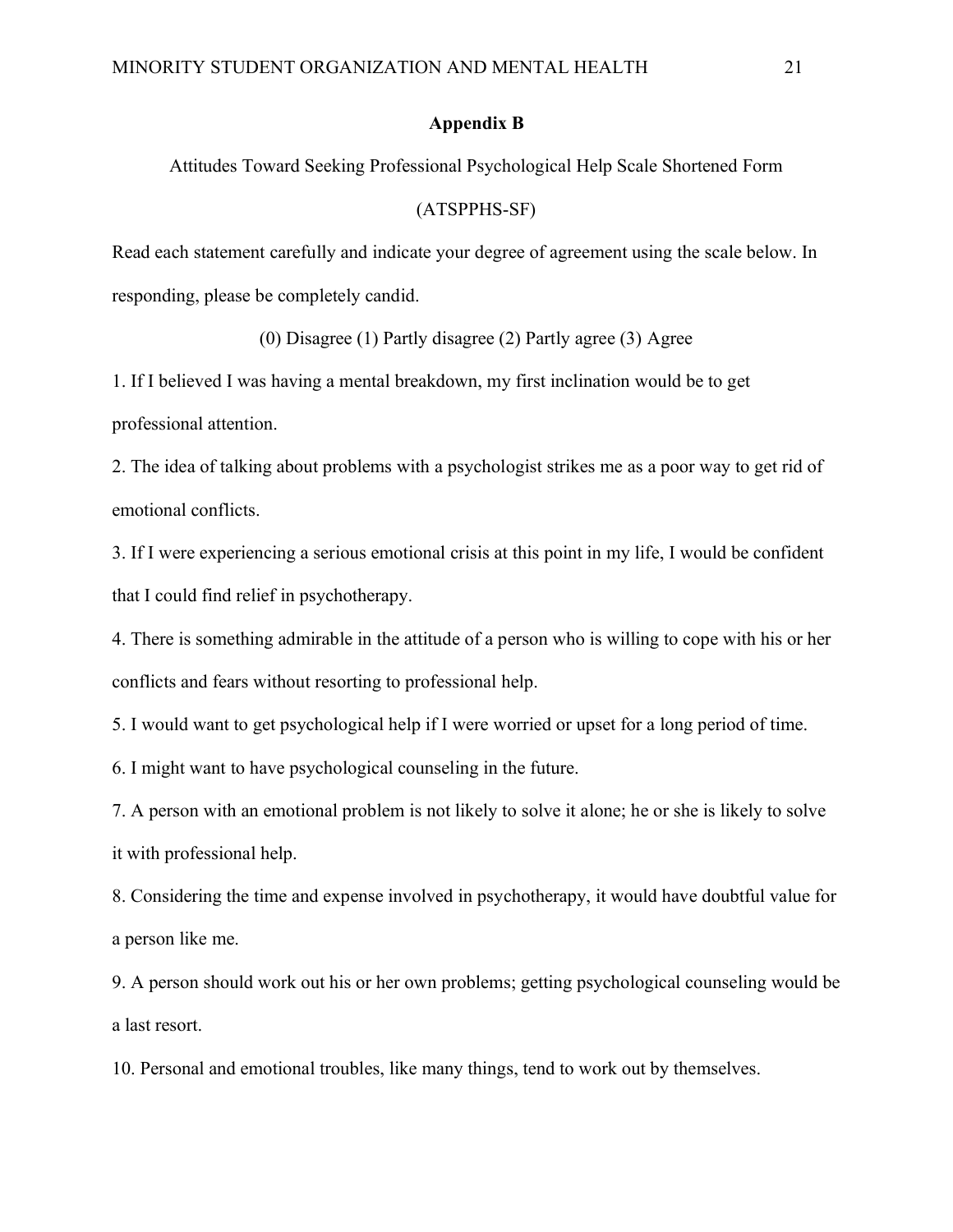## **Figure 1**



Total Relationship:  $( \beta = -.30, p < .254)$ 

*Figure 1: Conceptual framing of linear regression with mediation analysis*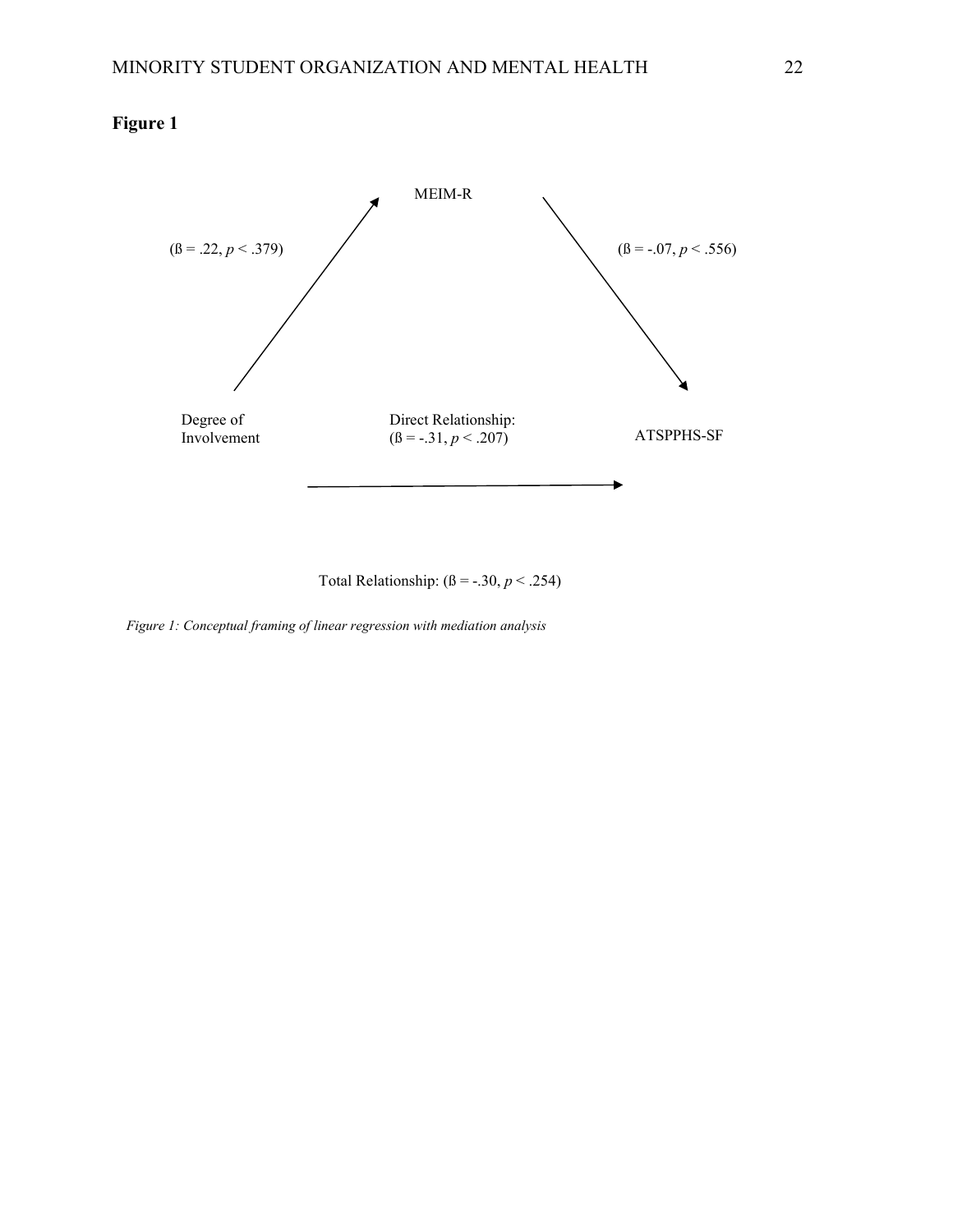# **Table 1**

# **Sex and Race Differences in MEIM-R Scores**

| <b>Sex</b> | Race                          | $\overline{M}$ | <i>SD</i> | $\boldsymbol{N}$ |
|------------|-------------------------------|----------------|-----------|------------------|
|            | Arab/Middle Eastern           | 2.78           | .33       | $\overline{3}$   |
|            | Asian/Asian American          | 3.17           | .39       | 11               |
| Female     | <b>Black/African American</b> | 3.33           | .32       | 14               |
|            | Latinx/Hispanic               | 3.17           | .49       | 10               |
|            | Biracial/Multiracial          | 2.84           | .50       | 14               |
|            | Total                         | 3.10           | .46       | 52               |
|            | Arab/Middle Eastern           |                |           | $\boldsymbol{0}$ |
|            | Asian/Asian American          | 3.75           |           | 1                |
| Male       | <b>Black/African American</b> | 3.03           | .79       | 6                |
|            | Latinx/Hispanic               | 3.67           |           | 1                |
|            | Biracial/Multiracial          | 2.50           | 1.08      | 3                |
|            | Total                         | 3.01           | .85       | 11               |
| Non-binary | Biracial/Multiracial          | 2.67           | .71       | $\overline{2}$   |
|            | Total                         | 2.67           | .71       | $\overline{2}$   |
|            | Arab/Middle Eastern           | 2.78           | .33       | $\overline{3}$   |
|            | Asian/Asian American          | 3.22           | .40       | 12               |
| Total      | <b>Black/African American</b> | 3.24           | .51       | 20               |
|            | Latinx/Hispanic               | 3.21           | .49       | 11               |
|            | Biracial/Multiracial          | 2.77           | .60       | 19               |
|            | Total                         | 3.07           | .54       | 65               |
|            |                               |                |           |                  |